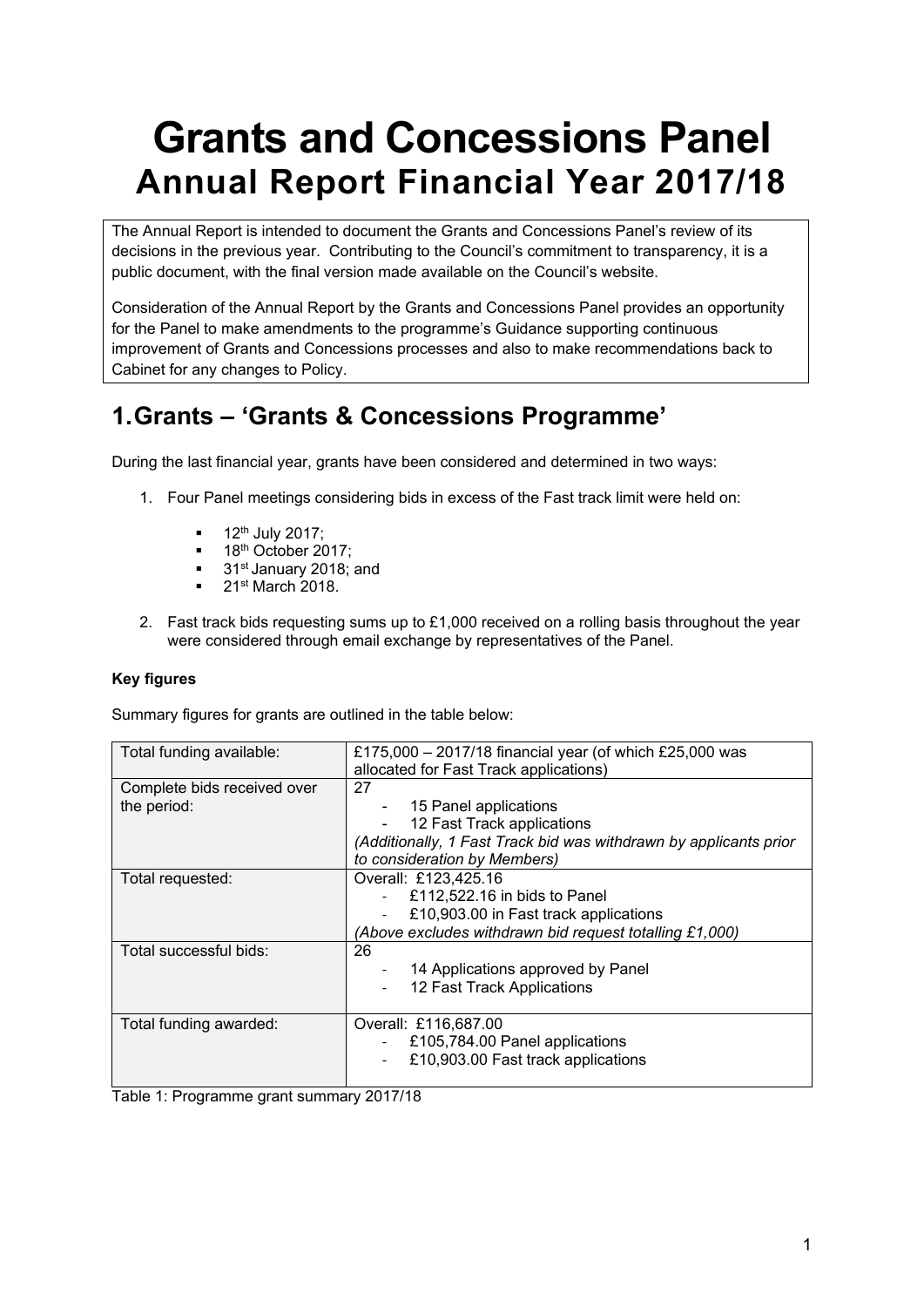### **1.1 Summary observations about the grants scheme**

- Numerous changes were introduced to the programme in the previous financial year, including reducing the budget to £175,000, a reduced maximum grant limit and three new focused priorities for funding. Applications under the 'Economy' priority were set a cap of £2,500. These were in part intended to manage demand and give clarity to applicants about what the programme was intending to support. No further changes were made in 2017/18.
- The Grants and Concessions Panel supported 14 applications in this financial year and through the Fast Track process another 12 bids were supported. The total number of bids received was 27 (excluding one withdrawn by the applicant prior to consideration).
- Comparing take-up in 2017-18 with the previous year, overall the total number of Fast Track and Panel bids received was down by 25%, suggesting steps to manage demand were effective. Although, in 2016-17 the number of Fast Track grant applications was half the previous year's figure so a continued reduction in bids to this light-touch scheme is notable given its popularity in previous years. This is perhaps indicative of the wider challenging fundraising environment impacting on groups' ambitions as it was previously popular for startups and pilots.
- The total funding awarded was £116,687 a 23% reduction, in-line with the number of bids received highlighting that applicants have continued to enjoy a very high success rate, with only one refusal across the programme.
- The average Panel grant request was £7,500. However, larger scale projects continued to make requests to scheme – there were two requests for the maximum grant of £15,000; two more requested £10,000 and another three asked for approximately £9,000. The smallest request to the Panel was £2,190. Several of the large awards contributed to significant capital projects providing new or improved facilities in local communities including community shops and playgrounds.
- Fast Track grant applicants can request up to £1,000 and the majority of applicants requested close to this (9 of the 13 application requested the maximum). The average grant request was £915.60, and the smallest grant request considered was £547 and was successful. Fast Tracks under the Targeted Projects priority awarded small grants to help local support groups or activities for vulnerable or disadvantaged people.
- The number of individual parishes benefiting from successful bids was 14. In contrast to previous years, the majority of applications were from the north of the district. Reflecting relative population size, four bids requested funding for projects benefiting Chichester City, Petworth and Midhurst both benefited from three each. There were two applications from the Bournes Forum area which has previously benefited from the fewest bids.

### **1.2 Grants- decisions made by the Grants and Concessions Panel**

A full list of decisions made on grant applications to the Grants and Concessions Panel during the review period is documented in Appendix 1. The outline below gives an overview of the grant applications considered by each Panel meeting.

#### **12th July 2017**

The Panel considered two applications requesting a total £7,481.00. One was made under the Improving Living Places and Spaces priority, the other was the first of the two Panel bids in the year received under the Economy priority. Both were successful and requests were supported in full.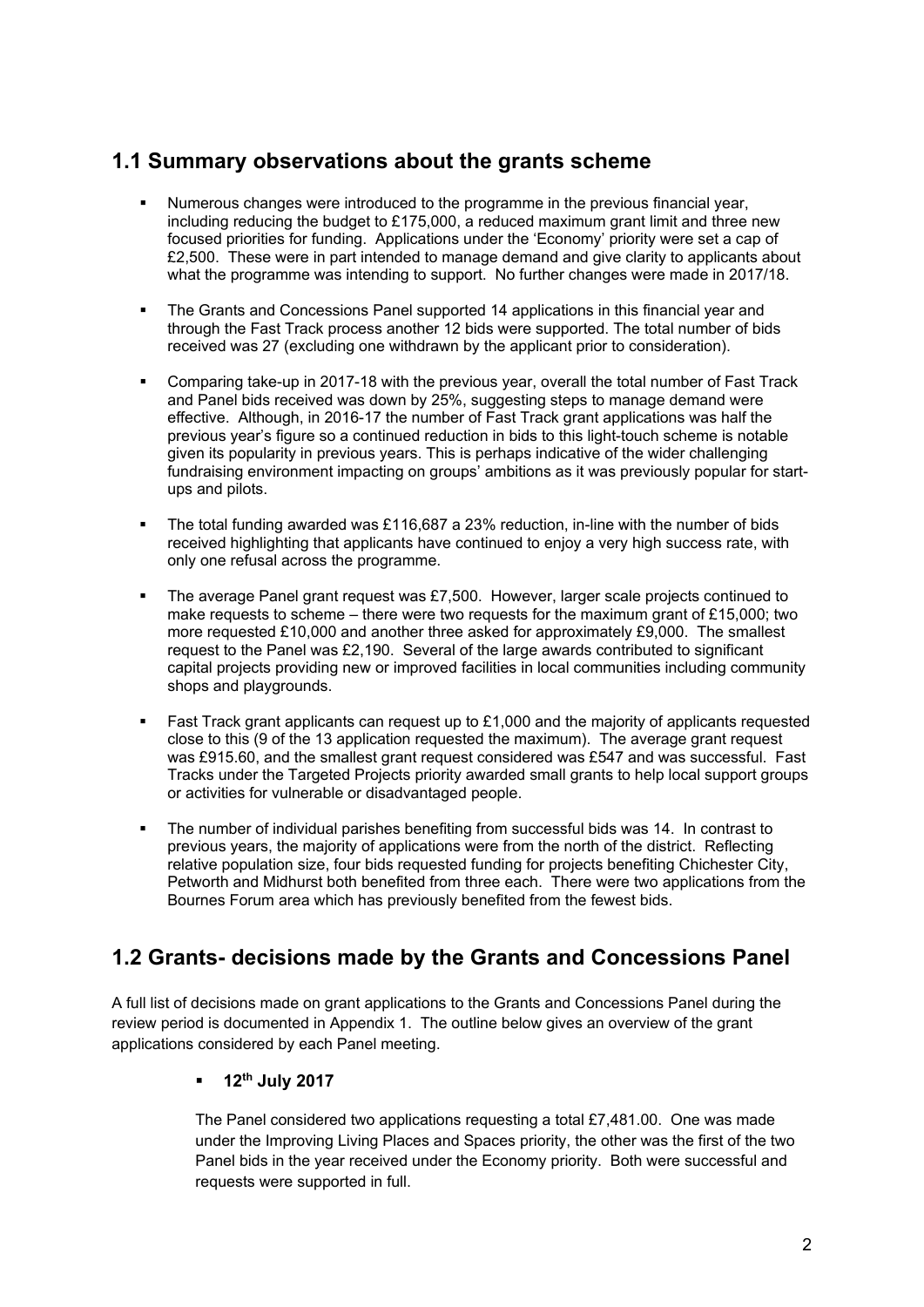#### **18th October 2017**

The meeting considered four applications requesting a total of £40,892.00. Three were successful and one was refused. This included one bid under the Improving Living Places and Spaces priority for the maximum grant value which was successful. The remaining bids were under the Targeted Projects priority. The average grant awarded was £8,500.

#### **31st January 2018**

The Panel received six applications for the first meeting of the New Year. The total requested was £41,927.00. All six applications were supported. It considered the smallest request  $(E2.190)$  to the Panel as well as a request for the maximum grant contribution. The average grant award was £6,987.83

#### **21st March 2018**

The Panel received three applications to this meeting requesting a total of £22,221.00. All three applications were made under the Improving Living Places and Spaces priority. All were supported in full. Two received £10,000.

### **1.3 Analysis of grant applications by 'Priority' heading**

The grant application forms ask applicants to tell us which funding "priority" best describes the main outcomes of their projects. Applicants sometimes identify that their project cuts across multiple priorities but for analysis each bid has only been recorded under the principal priority identified. The three "priorities" introduced to the programme for 2016-17 continued unchanged for 2017-18.

- Of all the Panel grant applications received: 47% identified as contributing to the 'Improving Places and Spaces' priority, 40% as 'Targeted Projects' and 13% 'Economy'. Through the smaller Fast Track process the pattern was reversed, 46% of bids received identified under the 'Economy', 31% 'Targeted Projects' and 23% 'Improving Living Spaces and Places'.
- Across the programme, the amount requested under the 'Improving Living Places and Spaces' priority was significantly greater than the other two priorities, with the 10 bids requesting £67,553.00 (58% of the total awarded). Included within this were a higher number of larger bids. The average request to Panel was £9,317 and was frequently a contribution towards a capital purchase or building project.
- Although the 'Economy' priority received the most Fast Track bids, there were fewer Panel applications and the value of these was capped. In total therefore, the least grant funding was awarded under the 'Economy' priority (4% of the total awarded) although the actual value awarded was slightly up on the previous year. Under the 'Economy' all presented bids were successful (one was withdrawn by the applicant prior to consideration), with £9,244 being approved. The eight bids received under the 'Economy' priority were 26% of the total number Fast Tracks received, a small (4%) increase in share on the previous year.
- However, as in 2016, there were a number of factors likely to impact on take-up under this priority. The Council offered an Enabling Grant Scheme (details on p.14) in this year with £71,428 available (from the countywide Pooled Business Rates Fund) to support businesses in the Chichester district. The scheme has attracted a high level of interest with funds available up to £2,500. The criteria were similar to those set in this programme's 'Economy' priority and it seems likely that some bids that might have otherwise come through as Fast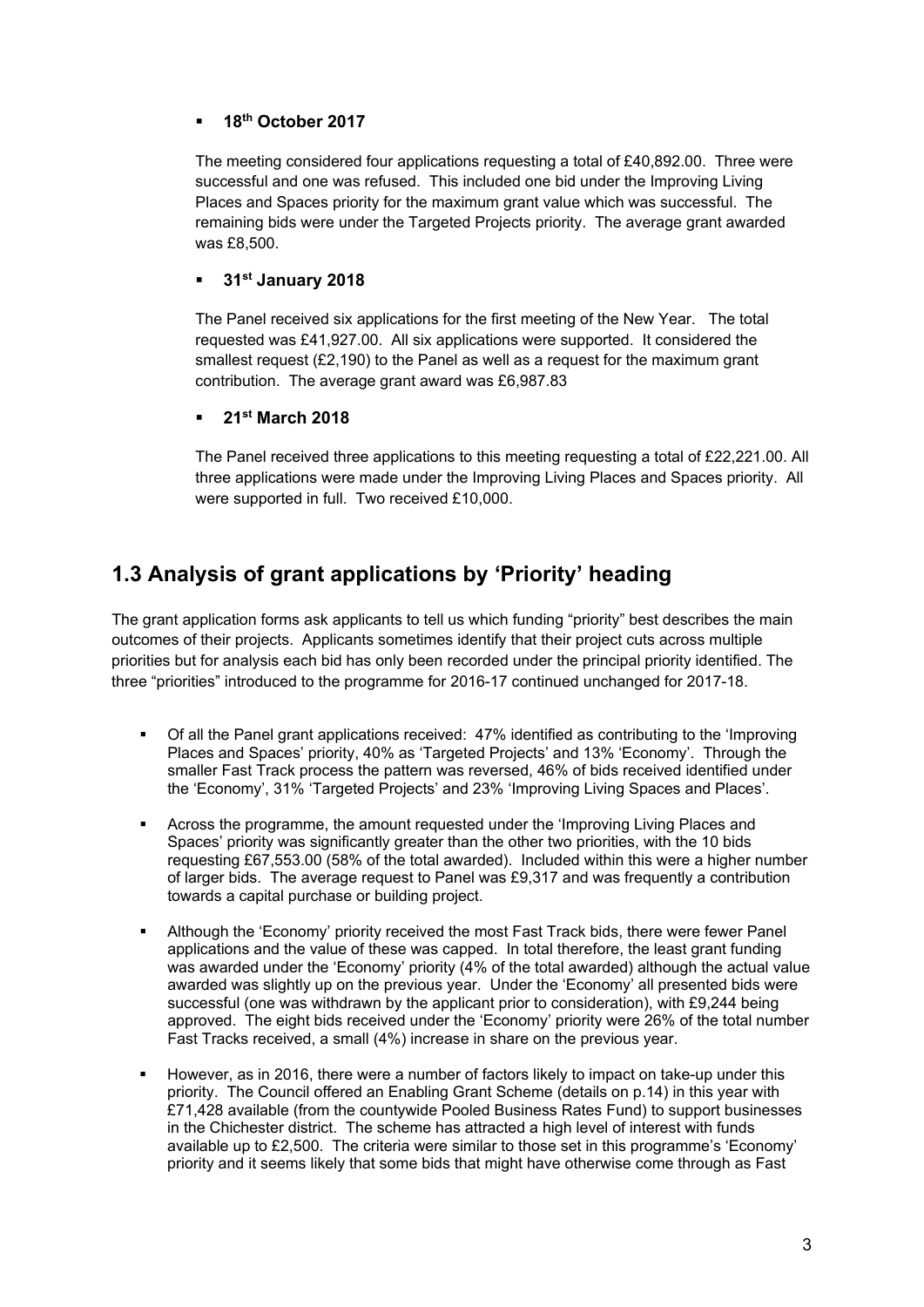track applications will have accessed the 'Enabling Grant Scheme'. £67,671.06 was awarded from the Scheme.

• 10 bids were received under the 'Targeted Projects' priority and requested £46,629. Of these, nine requests were successful and received the grant level requested. The total awarded under this priority was up by almost £10,000 on the previous year. 34% of the Panel awards and 33% of Fast Track awards were under this priority. This year the priority received a higher proportion of larger bids, five of the Panel bids requested over £5,000. The average Panel request was £7,104.83. The three Fast Track applications requested the maximum available £1,000. Half of applications to this priority were on behalf of projects with Districtwide beneficiaries rather than a specific Parish. The total awarded under this Priority was 34% of the programme's allocation. Most bids were to support those 'most in need' rather than the 'Think Family Neighbourhood' geographic areas specifically mentioned in the priority which continues a trend from last year.

| <b>Priority</b>                                     | <b>Count Bids</b><br>(number<br>received) | <b>Grant Value</b><br>requested by 'Priority' | <b>Value Grant Awarded</b> |
|-----------------------------------------------------|-------------------------------------------|-----------------------------------------------|----------------------------|
| Economy (all figures include<br>one withdrawn bid)  | 8                                         | £10,243.16                                    | £9,244.00                  |
| <b>Improving Living Places and</b><br><b>Spaces</b> | 10                                        | £67,553.00                                    | £67,706.00                 |
| <b>Targeted Projects</b>                            | 10                                        | £46,629.00                                    | £39,737.00                 |
| <b>Totals</b>                                       | 28                                        | £124,425.16                                   | £116,687.00                |

Table 2 below shows all grant applications received by their priority theme:

Table 2: Grants by Priority

Figure 1 below illustrates by Priority, the total value of all applications considered (under that priority theme) and the total value of the grant offers made.



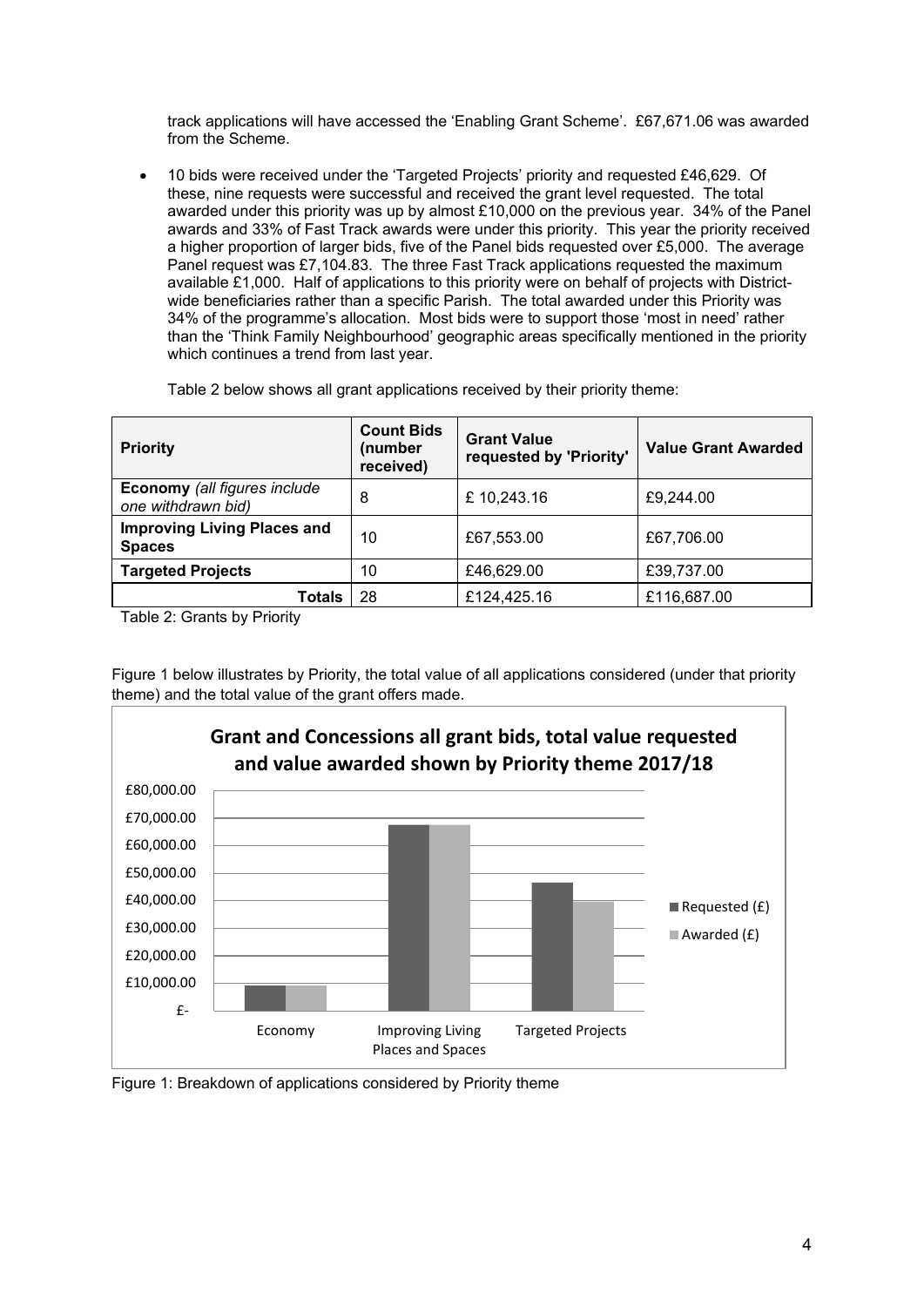### **1.4 Fast Track grant applications (under £1,000)**

The grants programme was set up to include a quick decision-making route for smaller requests- Fast Track. Originally offering a maximum of £500 it was increased to £1,000 from September 2014. Requests under this process can be made using a shorter application form. It offers a quicker decision as applications are summarised and circulated to the Chair and two other members of the Grants and Concessions Panel by email and the decision is determined electronically without waiting for the following Panel date.

A full list of decisions made on Fast Track applications during the review period are documented in **Appendix 2.** 

- During the financial year 2017/18, 13 Fast Track bids were received (with one later withdrawn by the applicant prior to consideration). In the previous year, 17 bids had been received which was 15 less than in 2015/16. Therefore, although a continued reducing trend is noted – the reduction was less pronounced. The 12 presented bids were successful. A total of £10,903 was awarded which is comparable to the £11,653 total awarded in the previous year.
- Of the successful 12 grants, all received the full amount that they had requested. The smallest request was £547 and was approved but more applicants were interested in a higher value with eight of the bids requesting, and receiving, the maximum £1,000 grant.
- Fig. 2 (overleaf) shows the value of successful Fast Track grants by priority theme. The 'Economy Priority was ticked by 46% of applicants to the Fast Track scheme, 'Improving Living Places and Spaces' continued to have a lower share of Fast Track bids indicating that the place improvement projects tend to need a higher level of support. The Fast Track process continued to appeal to applicants under 'Targeted Projects' being well suited to support one-off events or local activities (e.g. MADhurst, Holocaust Memorial Day, Children's Concert).

Figures 2 and 3 below, under 1.5, illustrate the split in Fast Track allocations awarded and the comparative split across the successful grant awards presented to the Panel (over £1,000)



Figure 2: Fast Track grant awards agreed by Priority theme

• The area of benefit identified by Fast Track bids were well distributed across the District. Take-up was highest from parishes in the north of the District, three applications benefited the North West Forum area and two the North East. Two bids received supported projects with Districtwide beneficiaries, down on previous years. The only bid supporting the Peninsula area was withdrawn. Bids were received from some of the District's towns, but not disproportionately (three bids supported projects in Midhurst, three Chichester). The programme also received two Fast Track bids benefiting the Bournes Forum area which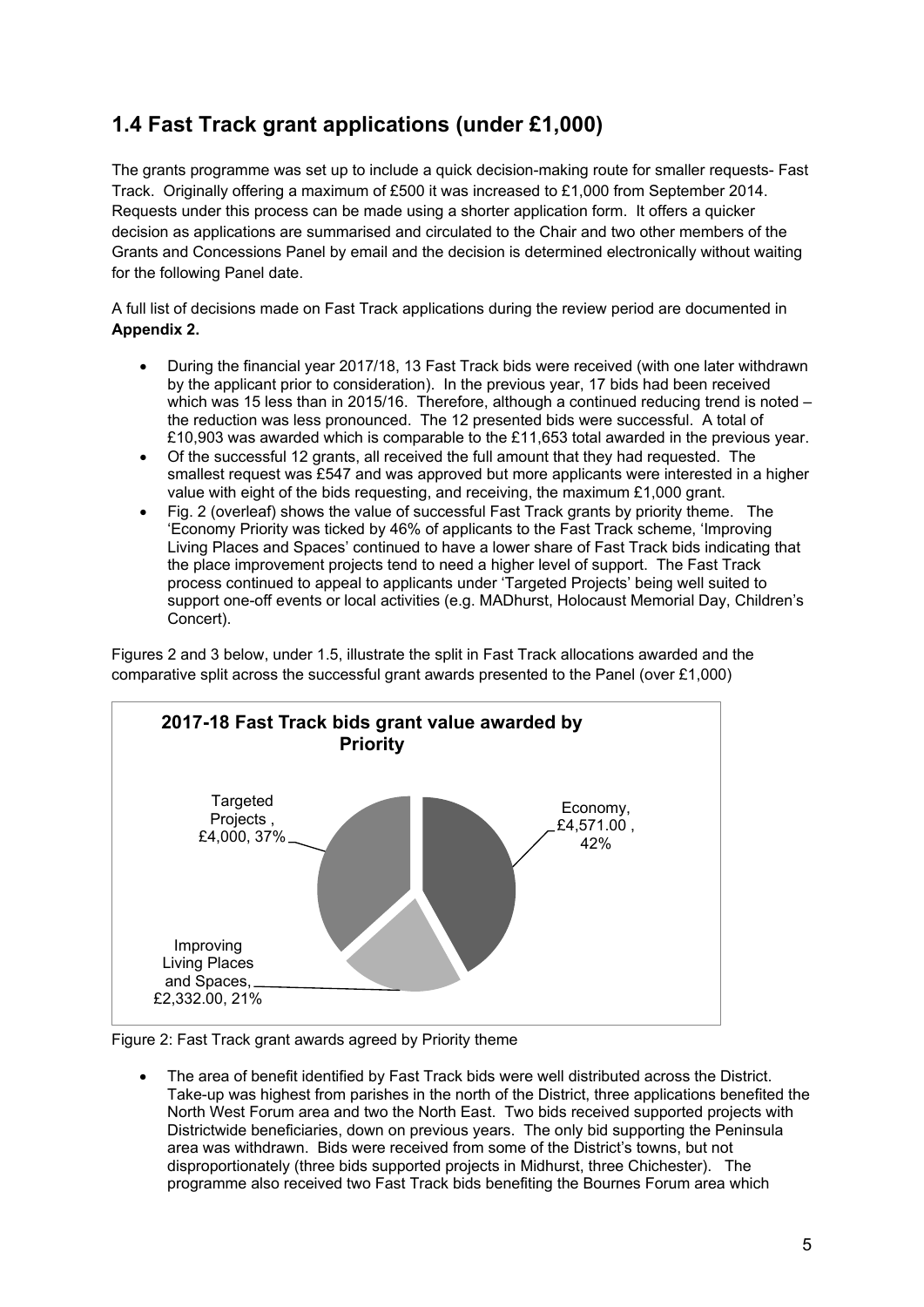historically has submitted the least bids**.** A full geographic analysis of all grant awards is in a later section of this report.

### **1.5 Grants considered by the Panel (Over £1,000)**

Panel grant awards are normally up to an advertised maximum of £15,000 (or £2,500 through the Economy priority). The process is more in-depth than for Fast Track bids, with applications over £10,000 required submit a business plan.

- The larger grants supported a range of capital improvements to community facilities, community shops and play areas under the 'Improving Living Places and Spaces' priority. Under 'Targeted Projects' some support services targeting help for the most disadvantaged also received funding.
- $\blacksquare$  The average Panel grant request in this year was £7,500. There were two requests for the maximum grant available (£15,000), two further requests for £10,000 and another three requested approximately £9,000. All of these larger bids, except one for the maximum, were successful. The Panel process also caters for smaller requests, this year the smallest considered was £2,190 and was successful.
- The total value of grants requested considered by the Panel was £112,521.19 with £105,784.00 awarded.



Figure 3: Panel grant awards agreed shown by Priority theme

### **1.6 Geographic analysis**

The Grants and Concessions programme's funding policy sets no specific expectations for where funding should be awarded. The only relevant criterion is that bids must "primarily benefit residents of the Chichester District".

14 individual parishes in the District benefited from successful applications to the grants programme (including Fast Track). Although this is a slight reduction on the number of parishes supported last year (17) it continues to show a reasonably well dispersed level of support across the District despite a reduced number of bids. In addition, 5 applications identified District-wide beneficiaries (these were either projects that geographically served an area larger than a single Parish or a service that was available to relevant users from across the District). Fast Track bids received benefited 6 different local communities, a reduction on the previous year (11) but with a good spread across the District.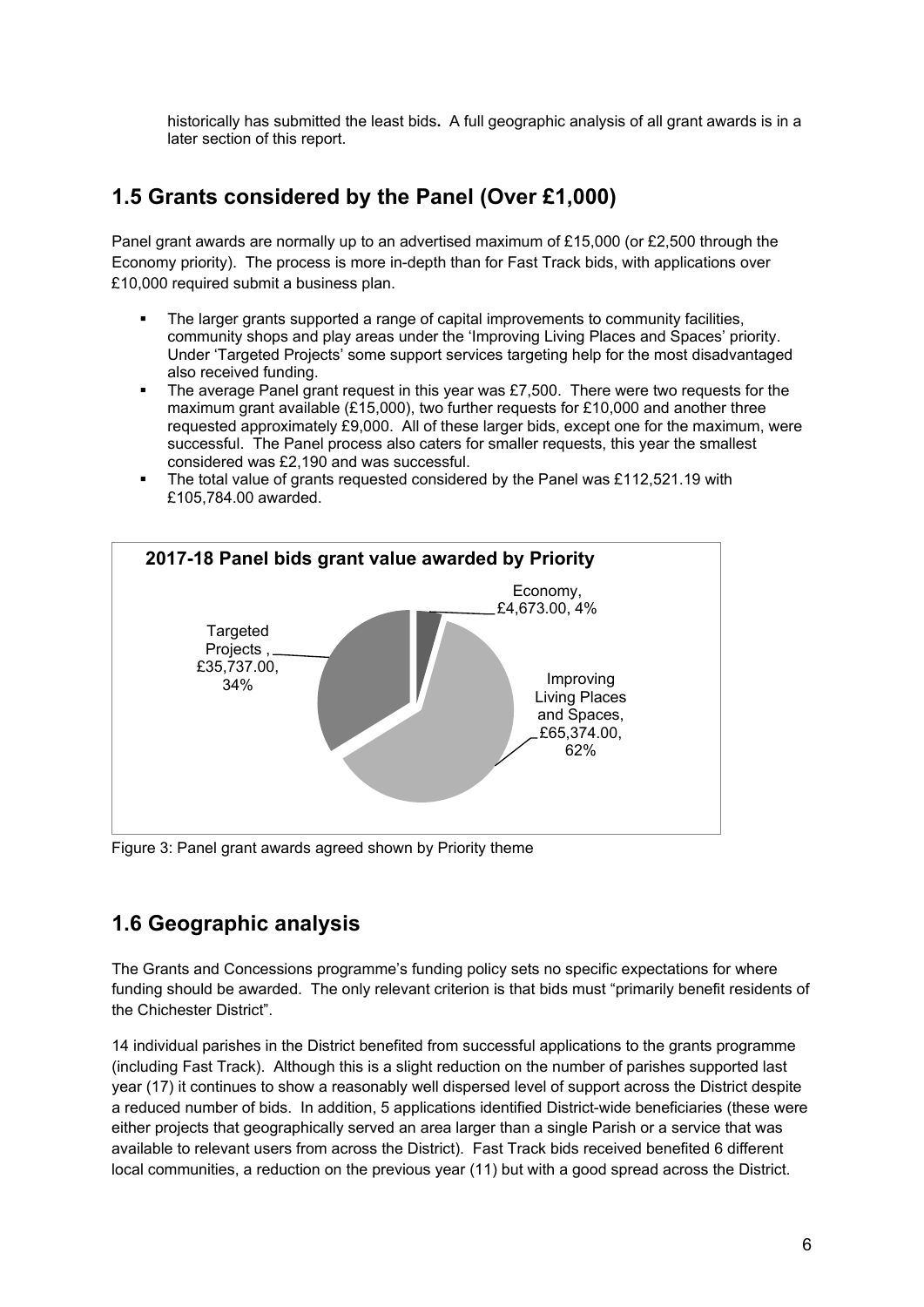

Figure 4. Where Fast Track grant applications came from in 2017-18

As the map (Figure 6 overleaf) and tables at Figure 4 and Figure 5 make clear, across the grant programme, during 2017/18 the North East parishes forum area received the most funding (in part due to some larger grant awards to projects in Fittleworth and Petworth). This was a noticeable shift, last year the same area received approximately £5,000. Communities with higher populations have generally been the area of benefit for a higher number of bids in previous years; this year there was a fairly even number benefiting each of the larger towns (shown in Fig.6). No Fast Track applications came from the Lavant Valley area but it did benefit from Panel grants. Bids were also received from some Parishes who have historically not applied to the programme before including Tangmere and Southbourne.



Figure 5. Area of benefit cited in grant application bids received and grant offer made

In previous years the mapping of grant bids has shown limited numbers benefiting the Parishes towards the District boundaries. This year, of the programme bids received that were to benefit a specific area, many were to benefit communities on boundaries of the District.

The map overleaf shows a gap to the north west of the District but a significant cluster in the north east. While this mapping helps indicate where awareness of the scheme is strong, we also recognise that in the current economic climate communities will often manage the number of projects they are trying to progress at any one time. This keeps the 'ask' from funders and local people to a manageable level and is indicated in the shift seen where the North West Forum area received the most through the Panel grants awarded in 2016/17 and North East Forum less than £5,000, showing a project development cycle.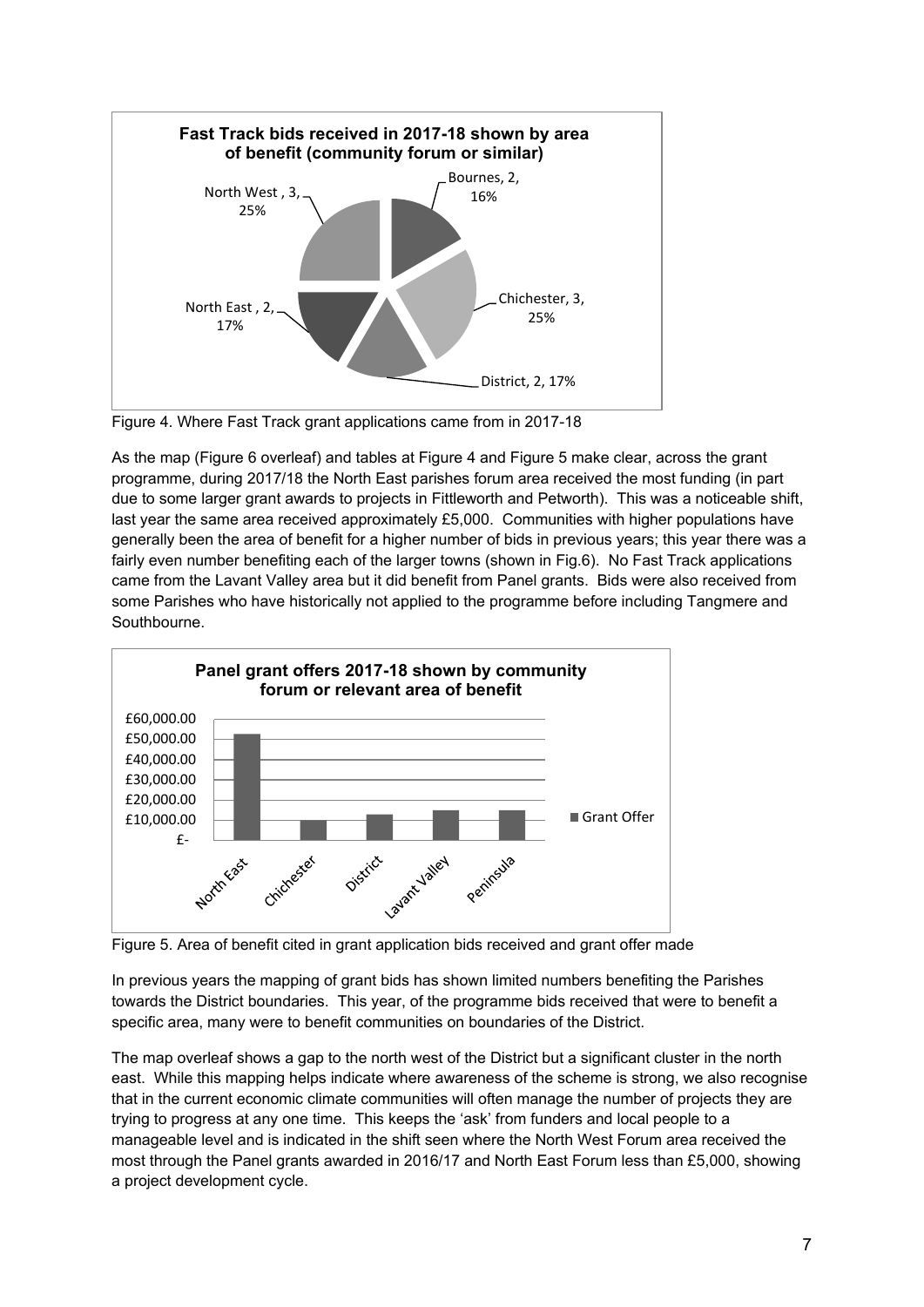

Figure 6: Map showing the areas of benefit cited in all bids received to the grants programme in 2017/18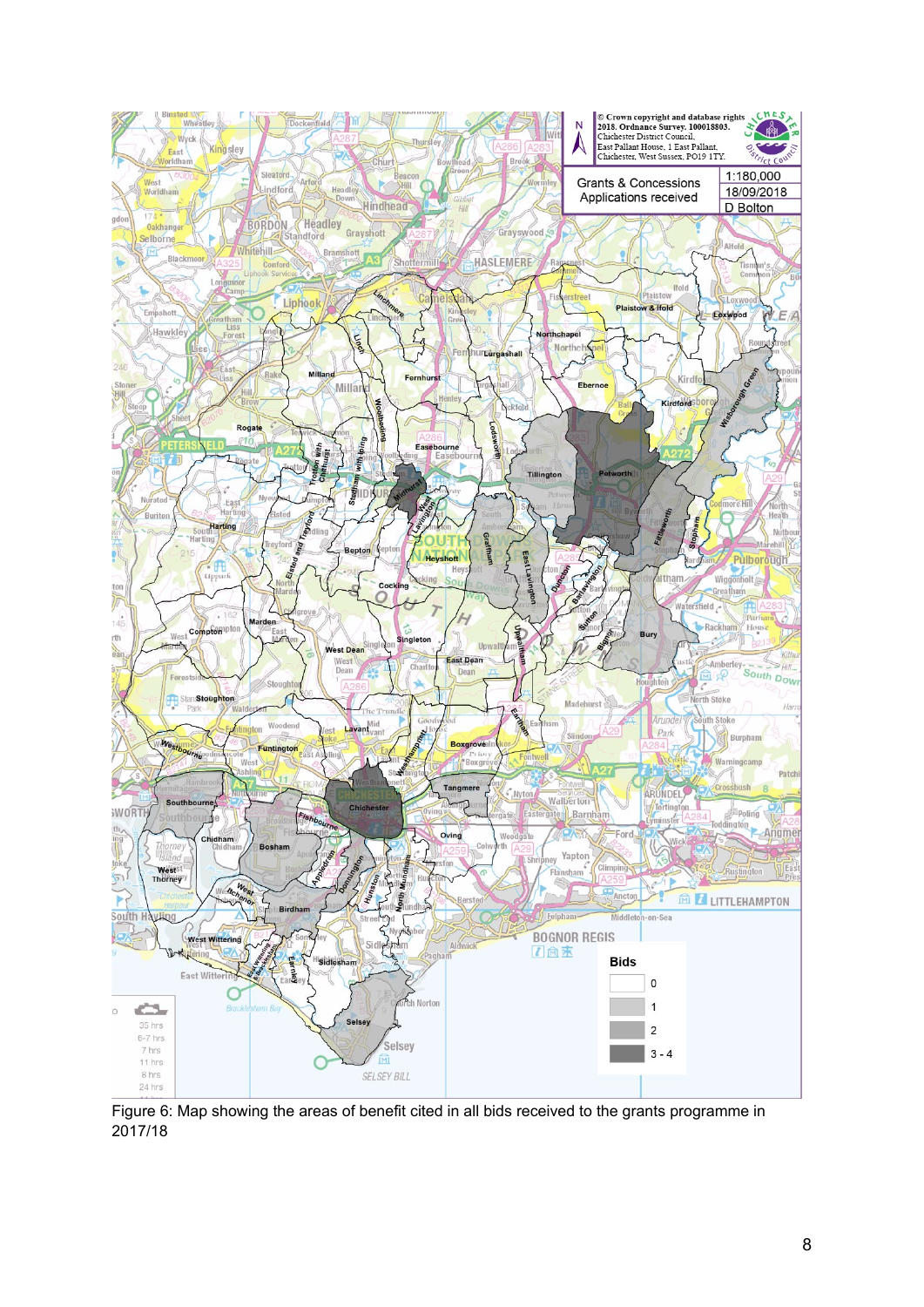### **1.7 Priorities and principles of funding**

One purpose of the Annual Report is to support the Panel's consideration of the effectiveness of the Grants and Concessions programme. It is an opportunity to review the guidance and also the "Priorities and Principles' of funding to determine if the processes are bringing forward the types of project that this Council would like to fund.

This was the programme's second year of operation, following significant changes and the impact of these can now be considered. The changes made were intended to secure the future of the fund and manage demand, as the introduction to this report noted there was a marked reduction in the number of bids received in this year and correspondingly, in value requested suggesting the changes have had the intended result. The three priorities for funding were:

#### **Economy**

Helping viable start-up businesses and existing independent businesses to implement projects that create jobs, help business to grow, and benefit the local economy. MAXIMUM £2,500

- **Improving Living Places and Spaces** Improvements to publicly owned space or built assets that enhance the wellbeing of local residents, or the habitats of the District's wildlife.
- **Targeted Projects** Projects where the primary benefit is to those in greatest need. Priority would be given to projects benefiting "Think Family Neighbourhoods": Chichester East, Chichester South, Tangmere and Selsey North.

As noted last year, some previously eligible activities no longer met the new Priorities therefore Funding Advisers were asked to explain 'fit' to the priority to applicants, it appears pre-application discussion and the web advice has continued to reduce the number of bids refused. There was also a drop in the number of enquiries received about funding, this may have been due to the priorities becoming more established, so fewer ineligible enquiries being made. It may also reflect the wider fundraising environment that continues to be challenging and encourages groups to limit their ambitions.

The Panel also consider allocations made through New Homes Bonus; allocations are summarised at (2.1). Take-up by eligible Parishes to this scheme continues to be strong and it is possible that this has also supported some bids that might otherwise have approached through the Grants programme. Similarly, the availability of Enabling Grants for businesses is likely to be encouraging some potential applicants to pursue that business specific funding option.

The Panel were asked their views on the current Priorities, they suggest that these are sufficiently broad to permit most projects with a community value to come forward, that they have been happy with the type of bids brought forward and therefore suggest minimal changes. There are elements of the wording that need updating to reflect broader policy changes, in particular under 'Targeted Projects'. The Economy definition could also be reviewed if further Enabling Grant funding is likely to be received. Members suggested that some promotion could be carried to ensure that there are appropriate levels of awareness of the scheme across the District.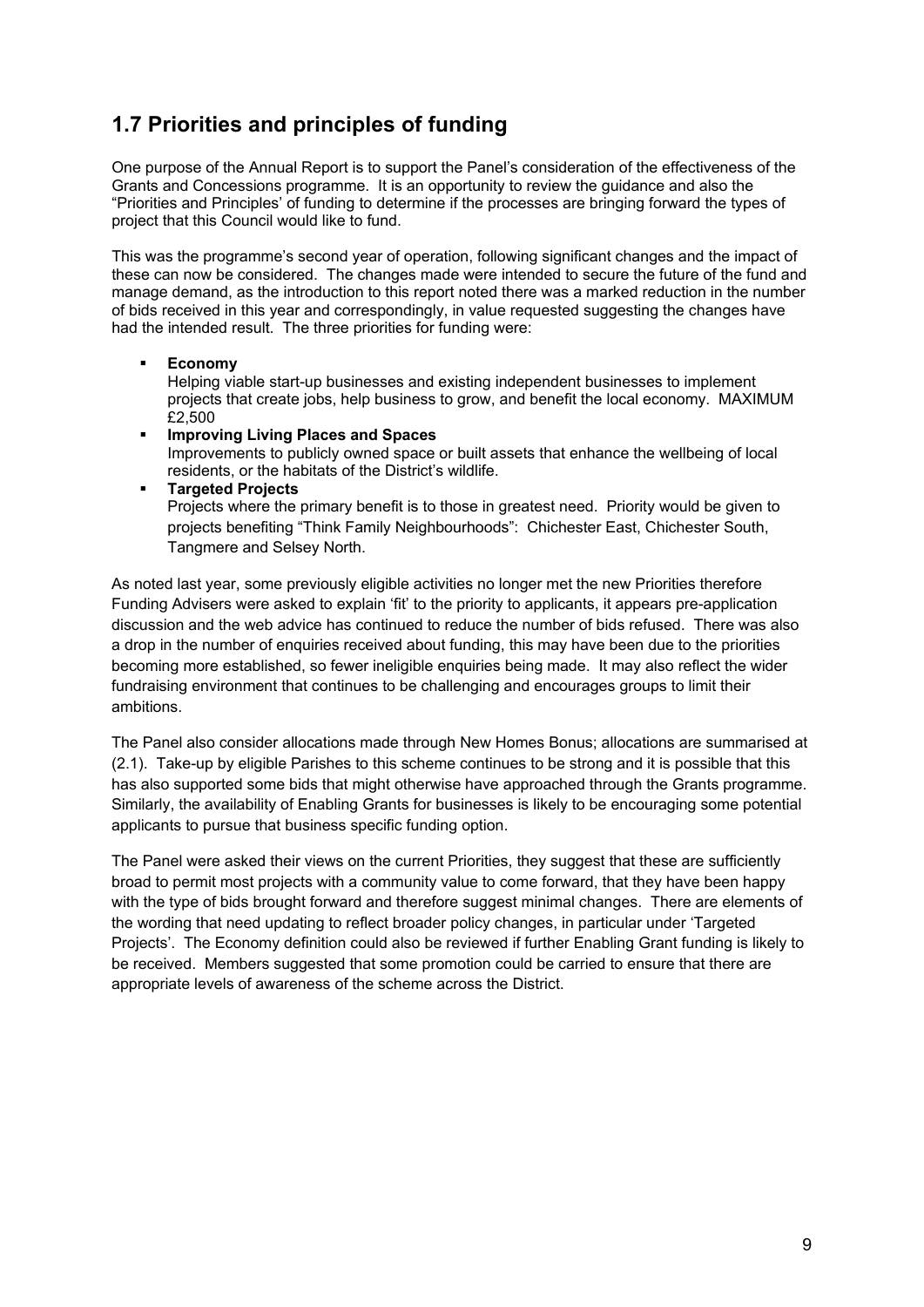# **2.Other grants and funding**

### **2.1 New Homes Bonus**

New Homes Bonus, a reward incentive from Government linked to the number of new homes built in the District, was intended to benefit those communities who had received housing growth. In considering the best means to achieve this, Chichester District Council developed the New Homes Bonus (Parish Allocations) Policy that devolved some of the receipt to Parish/Town/City Councils to fund suitable projects.

In February 2017, Cabinet confirmed that a total pot of £250,000 would be made available in the fourth and final year of the Policy. As in the previous years, an indicative split of funds was suggested, based on the level of development in each Parish during the preceding 3 years. A similar application process was used that allowed Parishes to promote projects for consideration. At a special meeting of the Grants and Concessions Panel in September 2017 allocations totalling £174,025 were agreed as set out in the table below.

It is also worth noting that at the same meeting, the Grants and Concessions Panel recommended to Cabinet that the Policy should be extended to allow for the continuation of the scheme for the benefit of Parishes. In December 2017, Cabinet agreed the recommendation, and the Policy is continued to 2021/22 (with the existing caveat that the scheme is only offered following the receipt of New Homes Bonus from Government).

| <b>Parish Applicant</b>        | <b>Project Description</b>                                              | <b>Funding</b><br><b>Approved</b><br>(E) |
|--------------------------------|-------------------------------------------------------------------------|------------------------------------------|
| Apuldram                       | Sign, tree and shrub planting project                                   | £1,440                                   |
| <b>Birdham</b>                 | St James Community Room construction                                    | £2,300                                   |
| <b>Chichester City</b>         | Enhanced community rooms (New Park Community and<br>Arts Association)   | £24,820                                  |
| <b>Chichester City</b>         | Wheelchair accessible swing                                             | £15,000                                  |
| <b>Chichester City</b>         | Nelson / Murray statue                                                  | Refused                                  |
| <b>Chichester City</b>         | PV Solar array - South Downs Planetarium                                | £20,000                                  |
| Chidham and<br><b>Hambrook</b> | Maybush Copse improvements (wheelchair access,<br>fencing, camera trap) | £3,050                                   |
| Chidham and<br><b>Hambrook</b> | Picket fence to create children's play area                             | £3,900                                   |
| Chidham and<br>Hambrook        | Outside storytelling area - Chidham Primary School                      | Refused                                  |
| Chidham and<br>Hambrook        | Village Hall improvements (stair covering and soundproof<br>doors)      | £3,860                                   |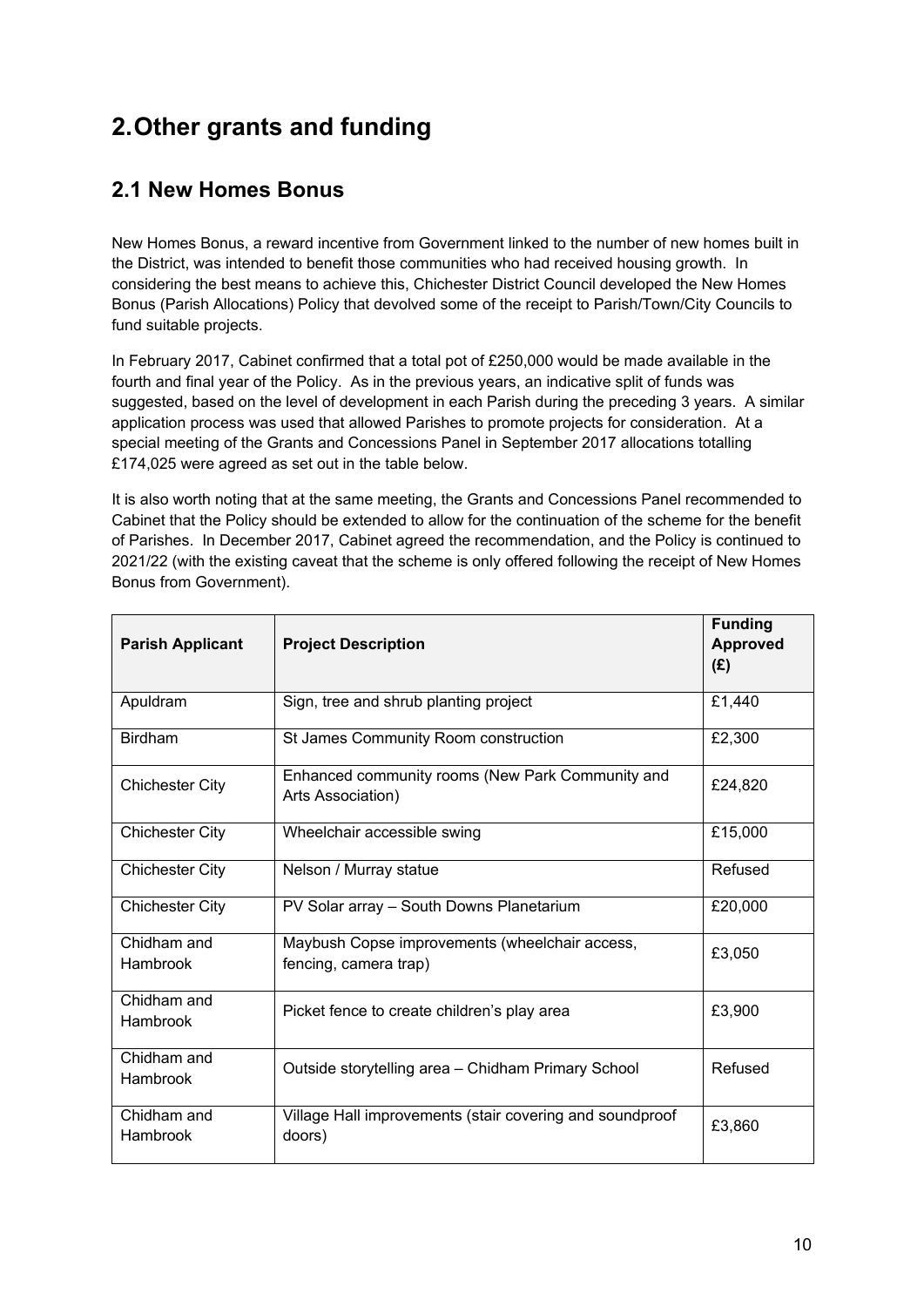| Cocking                                  | Village Hall improvements (planters and car park extension) | £2,650  |
|------------------------------------------|-------------------------------------------------------------|---------|
| Compton                                  | <b>Community strimmers</b>                                  | £965    |
| Donnington                               | Playground improvements - toddler unit                      | £10,860 |
| East Wittering and<br><b>Bracklesham</b> | New fencing for Bracklesham Park and Downview               | £4,100  |
| Easebourne                               | Playground improvements                                     | £11,880 |
| East Lavington                           | Playground improvements                                     | £2,900  |
| Fernhurst                                | Replacement fencing at the Village Green                    | £1,750  |
| Fishbourne                               | Outdoor gym equipment                                       | £6,450  |
| Funtington                               | Restoration of fingerpost road signs                        | £2,720  |
| Hunston                                  | Children's play equipment                                   | £3,900  |
| Lavant                                   | Volunteer Hub (workshops and storage)                       | £5,100  |
| Midhurst                                 | Purchase of Old Library building                            | £22,000 |
| Selsey Town                              | Refurbishment of BMX track (East Beach)                     | £6,500  |
| Southbourne                              | <b>Public Access defibrillators</b>                         | £3,740  |
| Southbourne                              | Secure storage for Southbourne Environment Group            | £750    |
| Southbourne                              | Benches by railway crossing                                 | £930    |
| Southbourne                              | Porch for Southbourne Infant School yurt                    | Refused |
| Tangmere                                 | <b>Bus shelter</b>                                          | £5,380  |
| Tangmere                                 | Seating                                                     | £1,570  |
| Tangmere                                 | <b>Trees</b>                                                | £1,020  |
| Westbourne                               | Wheelchair accessible playground roundabout                 | £1,200  |
| Westbourne                               | Cemetery extension plan                                     | £1,000  |
| Westhampnett                             | Parish Hall illuminations                                   | £1,360  |
| Wisborough Green                         | Weatherproof noticeboard                                    | £930    |

Table 3: New Homes Bonus bids

# **2.2 Service Funding Agreements and Contracts:**

Chichester District Council maintains a number of on-going financial arrangements with voluntary organisations which are conditional upon performance against a Service Funding Agreement or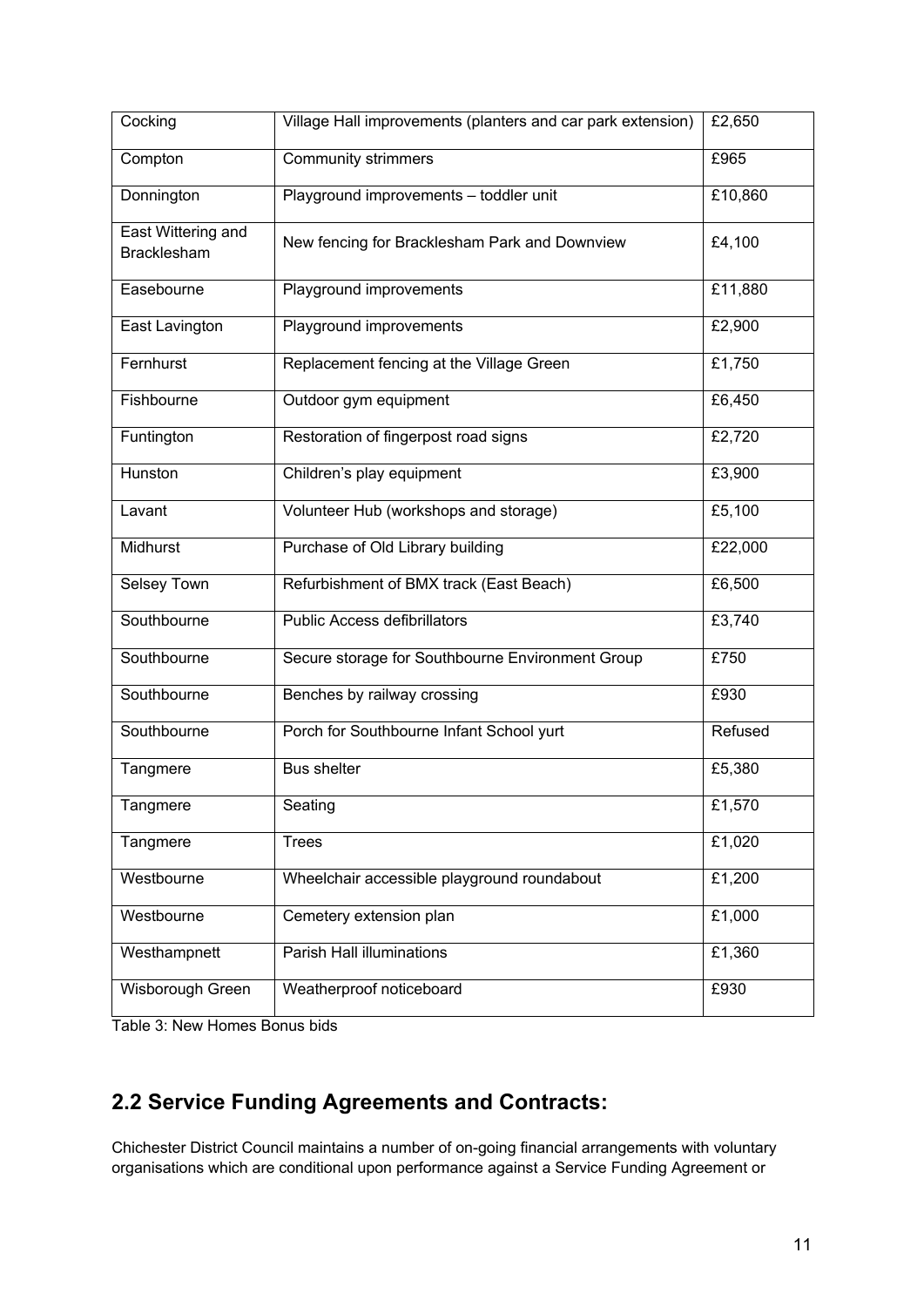contracts that set the duration and purpose of the funding and the expected outcomes. Monitoring and renewal of these is undertaken by officers but will be referred to the Grants and Concessions Panel where, for instance, performance issues require consideration.

The table below sets out the current arrangements in place. The Panel made recommendations in the year on funding for the organisations whose arrangements where due for review.

| Organisation               | <b>Funding Type</b> | Value   | <b>Duration</b>            |
|----------------------------|---------------------|---------|----------------------------|
|                            |                     |         |                            |
| Arun & Chichester Citizens | Contract            | £74,000 | 2015-18 Joint countywide   |
| Advice                     |                     |         | arrangement                |
|                            |                     |         |                            |
|                            |                     |         |                            |
| Voluntary Action Arun &    | Grant - Funding     | £44,000 | 1-year Agreement           |
| Chichester                 | Agreement           |         |                            |
|                            |                     |         |                            |
| Shopmobility               | Grant - Funding     | £15,000 | 1-year Agreement ended     |
|                            |                     |         |                            |
|                            | Agreement           |         | 2017/18. Recommended 2-    |
|                            |                     |         | year Agreement.            |
|                            |                     |         |                            |
| Stonepillow                | Grant - Funding     | £27,000 | 2017/18 - 19/20. Year 1 of |
|                            | Agreement           |         | 3-year Agreement           |
|                            |                     |         |                            |
|                            |                     |         |                            |

Organisation Funding Type Value 2017/18 and duration:

Table 4: Service Funding Agreements and contracts 2017/18

### **2.3 Cultural Grants**

Chichester District Council also provides funding for Chichester Festival Theatre and Pallant House Gallery through separate funding agreements that are, as above, conditional upon performance against a Funding Agreement. These organisations have not been included in the main grants analysis as the budget is held separately. The table below sets out the current arrangements in place.

| Organisation                          | <b>Funding Type</b>          | Value set | <b>Duration</b>                   |
|---------------------------------------|------------------------------|-----------|-----------------------------------|
| <b>Chichester Festival</b><br>Theatre | Grant – Funding<br>Agreement | £250,000  | 7-year Agreement to<br>March 2018 |
| <b>Pallant House Gallery</b>          | Grant – Funding<br>Agreement | £144,500  | 7-year Agreement to<br>March 2018 |

Table 5: Cultural Grants 2017/18

### **2.4 "Battle's Over" Grants**

In honouring the commitments of the Armed Forces Covenant and supporting communities' desires to mark the centenary of the end of the First World War in November 2018, The Council decided to offer small grants to Parish/Town/City Councils to encourage localised acts of commemoration. The grant was specifically promoted to encourage Parishes to participate in the national "Battle's Over" chain of beacons or bonfires. Where such activity has not been supported locally, consideration has also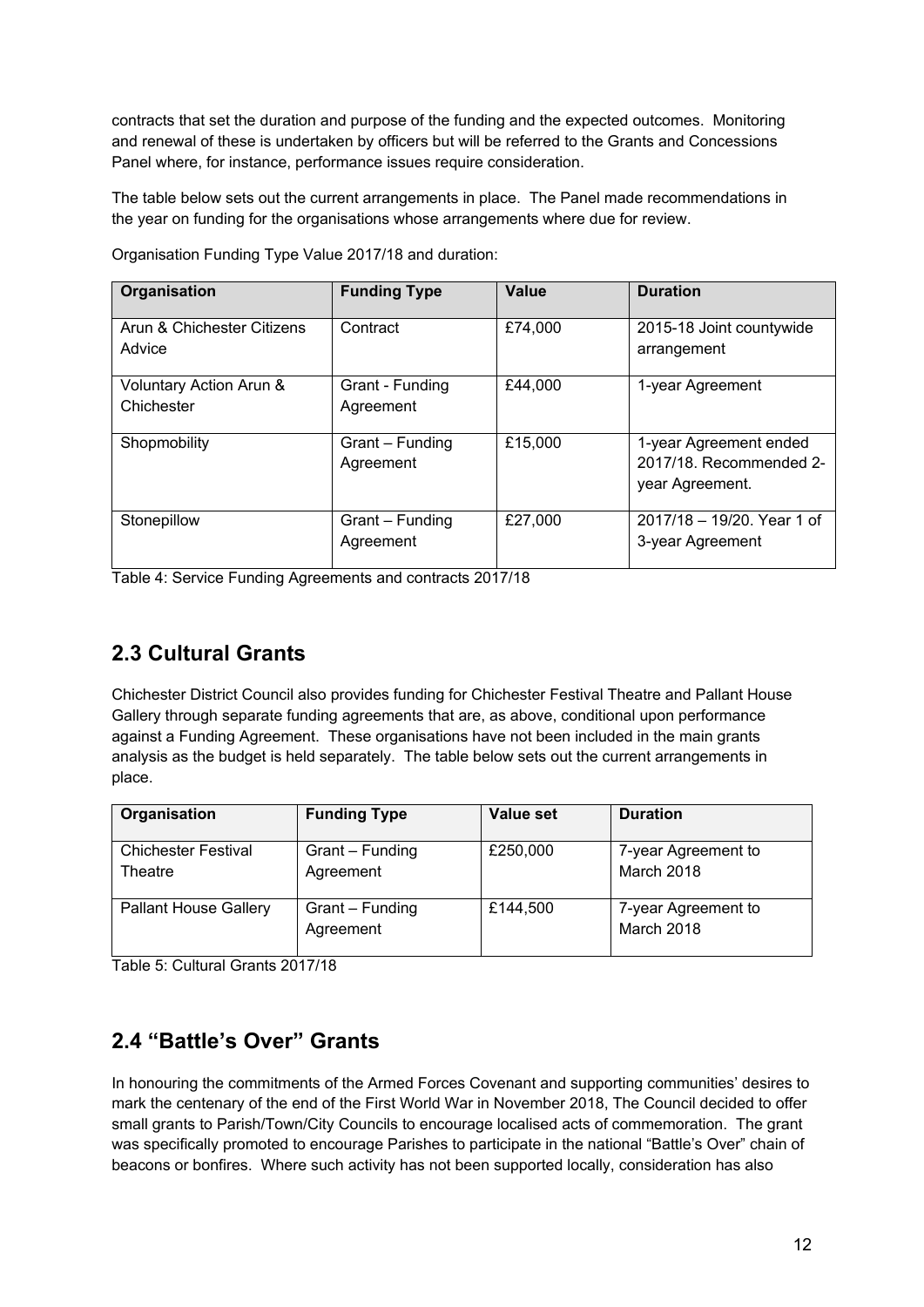been given to grants that support a variety of acts of commemoration. In the period, the following grants have been agreed (delegated to officers by the Chair of the Grants and Concessions Panel):

| <b>Parish</b>   | <b>Purpose of grant</b> | <b>Grant approved</b> |
|-----------------|-------------------------|-----------------------|
| <b>Bosham</b>   | Beacon                  | £250                  |
| <b>Boxgrove</b> | Beacon                  | £250                  |
| Duncton         | <b>Bonfire</b>          | £250                  |
| Ebernoe         | <b>Bonfire</b>          | £250                  |
| Southbourne     | Beacon                  | £250                  |
| <b>Stedham</b>  | <b>Bonfire</b>          | £250                  |

Table 6: Battles Over Grants decided in 2017/18

### **2.5 Enabling Grant Scheme**

Following a funding bid to the West Sussex County Council's Pooled Business Rates Fund, the Chief Executive's and Leaders Group approved funding of £500,000 for six West Sussex Districts and Borough Councils to operate small grants schemes to support businesses for 2017/18. Chichester District Council was allocated £71,428.

Chichester District Council's Economic Development Service launched the Enabling Grants Scheme in December 2016, designed to support local businesses with small capital or website projects, as well as taking on apprenticeships. Each applicant will be eligible for up to 50% of the total cost of their project. Capital projects will be funded to a maximum of £2,500. Grants to assist apprenticeship training will be to a maximum £1,500.

The Economic Development Service has received a total of 39 applications, 13 have been withdrawn or refused. 39 have been approved and completed. 18 applications were for Capital projects, 20 were for websites and one for apprenticeship training. These projects contributed to the protection of 84 jobs in the District and the potential of creating 106 new jobs and supporting with training 21 apprentices. A total of £67,671.06 was awarded.

The table in Appendix 3 lists the businesses awarded grants through the scheme and value awarded.

# **3.Concessions**

### **3.1 Discretionary Rate Relief**

| <b>Relief eligibility</b>             | <b>Organisations</b><br>(number) | <b>Total Award</b><br>(relief to<br>organisation) | <b>Total Cost</b><br>(to CDC) 40% |
|---------------------------------------|----------------------------------|---------------------------------------------------|-----------------------------------|
| <b>Rural Shops</b>                    | 13                               | £30,343.65                                        | £12,137.46                        |
| <b>Rural Food Shops</b>               |                                  | £733.88                                           | £293.55                           |
| <b>Rural Public Houses</b>            | 4                                | £14,507.45                                        | £5,802.98                         |
| <b>Exceptional Circs</b>              | 4                                | £2,146.85                                         | £858.74                           |
| <b>Discretionary Relief</b><br>Scheme | 799                              | £294,161.03                                       | £117,664.41                       |
| <b>Overall totals</b>                 | 821                              | £341,892.86                                       | £136,757.14                       |

Appendix 4 details all recipients of Discretionary Rate Relief in 2017/18. In summary:

Table 7: Summary of recipients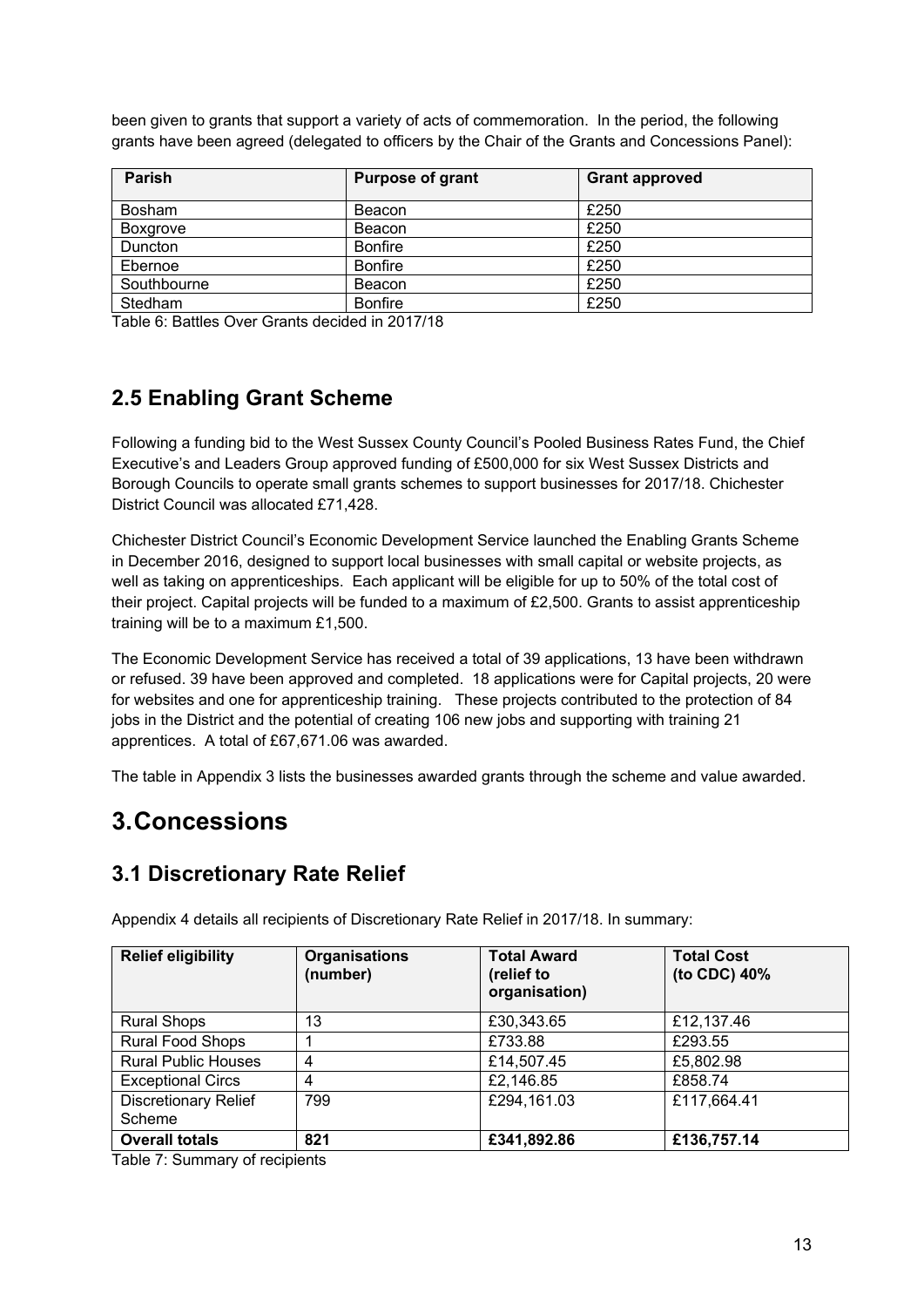Appendix 4 provides details of recipients of an award in accordance with the Non-Domestic Rates Discretionary Scheme 2017-2021 shown by Parish. This new scheme was developed in response to Central Government's announcement in March 2017 that it would make available a discretionary fund over 4 years from 2017/18 to support those businesses that faced increases in their business rates as a result of the revaluation. Each authority within England has been provided with a share of the £300 million fund to support local businesses. This is to be administered through billing authorities' discretionary relief powers under section 47 of the Local Government Finance Act 1988.

The funding is not provided equally over the four-year period but in the following percentage terms:

| Year 1 | Year <sub>2</sub> | Year 3 | Year 4 |
|--------|-------------------|--------|--------|
| 58%    | 28%               | 12%    | 2%     |

Table 8: Percentage terms over the four-year period

Councils will be compensated for any relief granted under section 31 of the Local Government Act 2003.

Chichester District Council's allocation of the Government funding for discretionary relief is set out below.

#### **Amount of Discretionary Fund awarded (£000s) – Chichester District Council**

| 2017-18 | 2018-19    | 2019-20 | 2020-21 | Total |
|---------|------------|---------|---------|-------|
| 458     | מרח<br>د∠ے | nr<br>ັ | U       | 786   |

Table 9: Amount of Discretionary Fund awards between 2017-21 (£000s)

The funding is front loaded for 2017/18 and will be reconciled as part of the closedown for the financial year in order to determine whether any unallocated grant should be returned.

#### **Geographic analysis**

Appendix 4 details the locations of organisations in receipt of rate relief, and the distribution by Parish reflects the rural bias to a number of these eligibilities. Total award and cost to the Council is always in proportion to the rateable value of individual organisations and businesses, so form no basis for comparison. The summary at Appendix 4 details the number of recipients of relief under the Non-Domestic Rates Discretionary Scheme by parish, a full list of individual locations in receipt is available on request.

### **3.2 Concessionary Rents**

Appendix 5 provides details of all the Concessionary rents determined during the review period, including both applications make under delegated powers (leases of start-up units at St James Industrial Estate, issued by the Estates Service in consultation with colleagues in Economic Development) and those applications presented to the Grants and Concessions Panel.

#### **Geographical Analysis**

The appendix details the location of premises occupied by businesses or organisations in receipt of a rent concession.

Broadly these assets form two types:

1. Commercial Premises – concessions relating to start-up businesses at the Council owned St James Industrial Estate in Chichester East ward. Although tenants may be residents from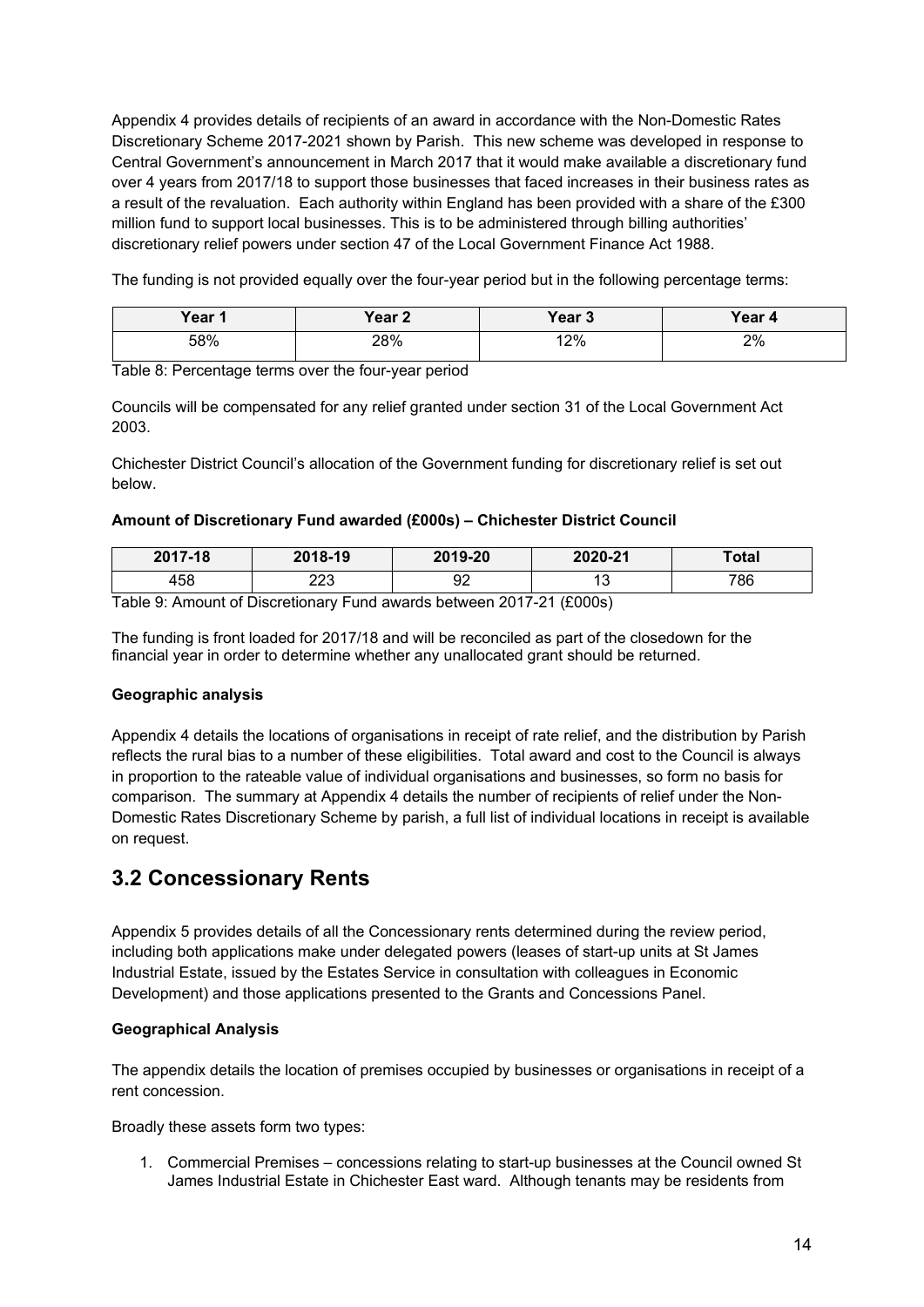many parts of the District (or outside) it is recognised that Chichester is a good location for business start-up, and the rent subsidy scheme at St James both assist with residents developing their business aspirations and (for those from outside the District) assists with economic growth and employment opportunities for the District.

2. Council owned buildings – the Council also owns a number of freehold properties across the District that typically have a long-standing association with a particular group or organisation. While it is of value to understand the details of those elements of the estate and which communities are directly benefiting from concessions, the Council does not own comparable buildings in all areas, which therefore limits the availability of similar facilities to other group.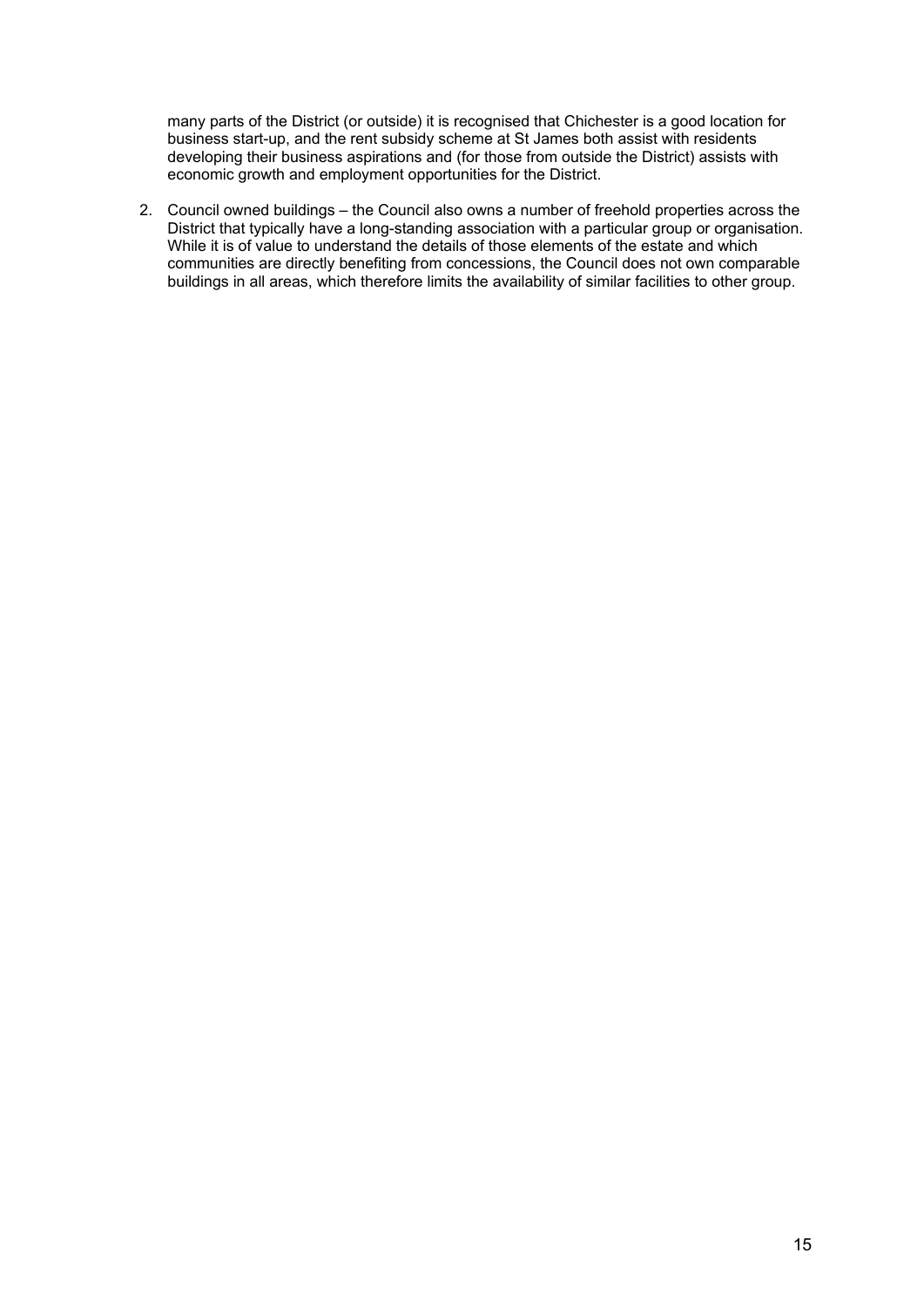# **4. Appendices**

- Appendix 1 Page 17 Summary of all large grant applications (over £1,000) received 16/17
- Appendix 2 Page 18 Summary of all Fast track grant applications (up to £1,000) received 16/17
- Appendix 3 Page 19 Summary of successful Enabling Grant applications
- Appendix 4 Page 20-22 Summary of Discretionary Rate Relief provided 2017/18
- Appendix 5 Page 23- Summary of Discretionary Rents agreed in the period 2017/18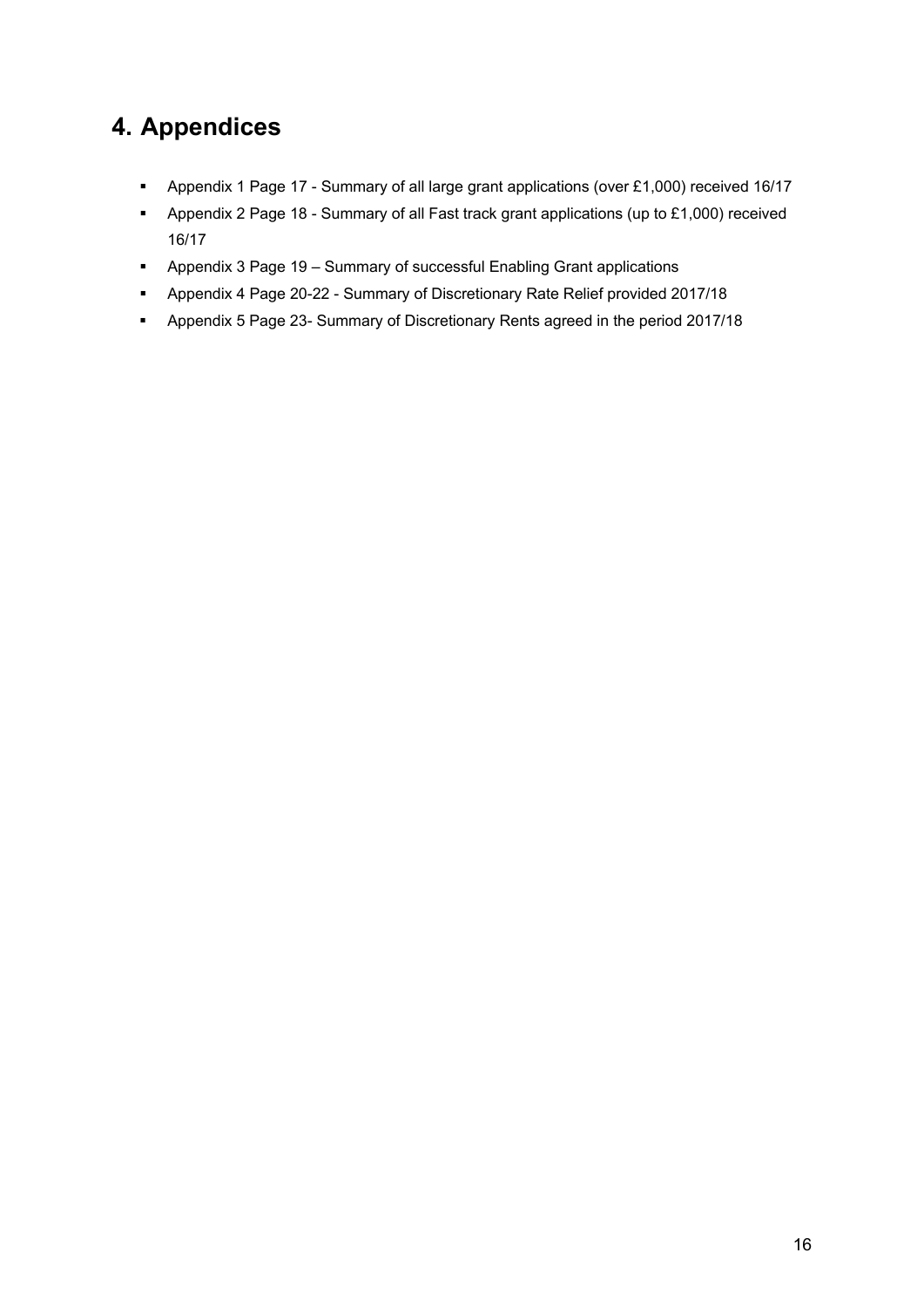# **Appendix 1: Summary of all large grant applications (over £1,000) received 2017/18**

| Organisation                                                           | Area of<br>benefit<br>(Parish)           | <b>Priority</b>                        | Grant<br>Request (£) | <b>Decision</b> | <b>Decision</b><br>date      | Grant<br>offer (£) |
|------------------------------------------------------------------------|------------------------------------------|----------------------------------------|----------------------|-----------------|------------------------------|--------------------|
| <b>Botany Bay</b><br>Conservancy<br>Community<br><b>Interest Group</b> | East Lavington                           | Improving<br>Living Places &<br>Spaces | £5,000.00            | Approved        | <b>July Panel</b><br>Meeting | £5,000.00          |
| Dementia Support                                                       | Tangmere                                 | Improving<br>Living Places &<br>Spaces | £15,000.00           | Approved        | January<br>Panel<br>Meeting  | £15,000.00         |
| Donnington PCC                                                         | Donnington                               | Improving<br>Living Places &<br>Spaces | £9,847.00            | Approved        | March<br>Panel<br>Meeting    | £10,000.00         |
| Fittleworth<br><b>Community Shop</b><br>Ltd                            | Fittleworth                              | Improving<br>Living Places &<br>Spaces | £15,000.00           | Approved        | October<br>Panel<br>Meeting  | £15,000.00         |
| <b>Fittleworth Parish</b><br>Council                                   | Fittleworth                              | Improving<br>Living Places &<br>Spaces | £8,000.00            | Approved        | January<br>Panel<br>Meeting  | £8,000.00          |
| <b>Friends of Priory</b><br>Park and Jubilee<br>Gardens (FOPP)         | Chichester                               | Improving<br>Living Places &<br>Spaces | £10,000.00           | Approved        | March<br>Panel<br>Meeting    | £10,000.00         |
| Guide Dogs for<br>the Blind<br>Association                             | <b>District</b>                          | Targeted<br>Projects                   | £6,892.00            | Declined        | October<br>Panel<br>Meeting  | £0.00              |
| Home-Start<br>Chichester &<br>District (HSCD)                          | <b>District</b>                          | Targeted<br>Projects                   | £10,000.00           | Approved        | October<br>Panel<br>Meeting  | £10,000.00         |
| Petworth<br>Community<br>Garden                                        | Petworth                                 | Targeted<br>Projects                   | £8,737.00            | Approved        | January<br>Panel<br>Meeting  | £8,737.00          |
| Petworth Youth<br>Association                                          | Petworth                                 | Targeted<br>Projects                   | £9,000.00            | Approved        | October<br>Panel<br>Meeting  | £9,000.00          |
| Selsey<br><b>Community Forum</b>                                       | Selsey                                   | Targeted<br>Projects                   | £5,000.00            | Approved        | January<br>Panel<br>Meeting  | £5,000.00          |
| The Graffham<br><b>Village Shop</b><br>Association                     | Graffham                                 | Economy                                | £2,190.00            | Approved        | January<br>Panel<br>Meeting  | £2,190.00          |
| <b>Trefoil Farm Ltd</b>                                                | Petworth                                 | Economy                                | £2,482.16            | Approved        | <b>July Panel</b><br>Meeting | £2,483.00          |
| <b>West Sussex</b><br><b>Rural Mobile</b><br>Youth Trust               | District (rural<br>northern<br>parishes) | Targeted<br>Projects                   | £3,000.00            | Approved        | January<br>Panel<br>Meeting  | £3,000.00          |
| Wisborough<br><b>Green Parish</b><br>Council                           | Wisborough<br>Green                      | Improving<br>Places and<br>Spaces      | £2,374.00            | Approved        | March<br>Panel<br>Meeting    | £2,374.00          |

Table 10: Large grant applications received during 2017/18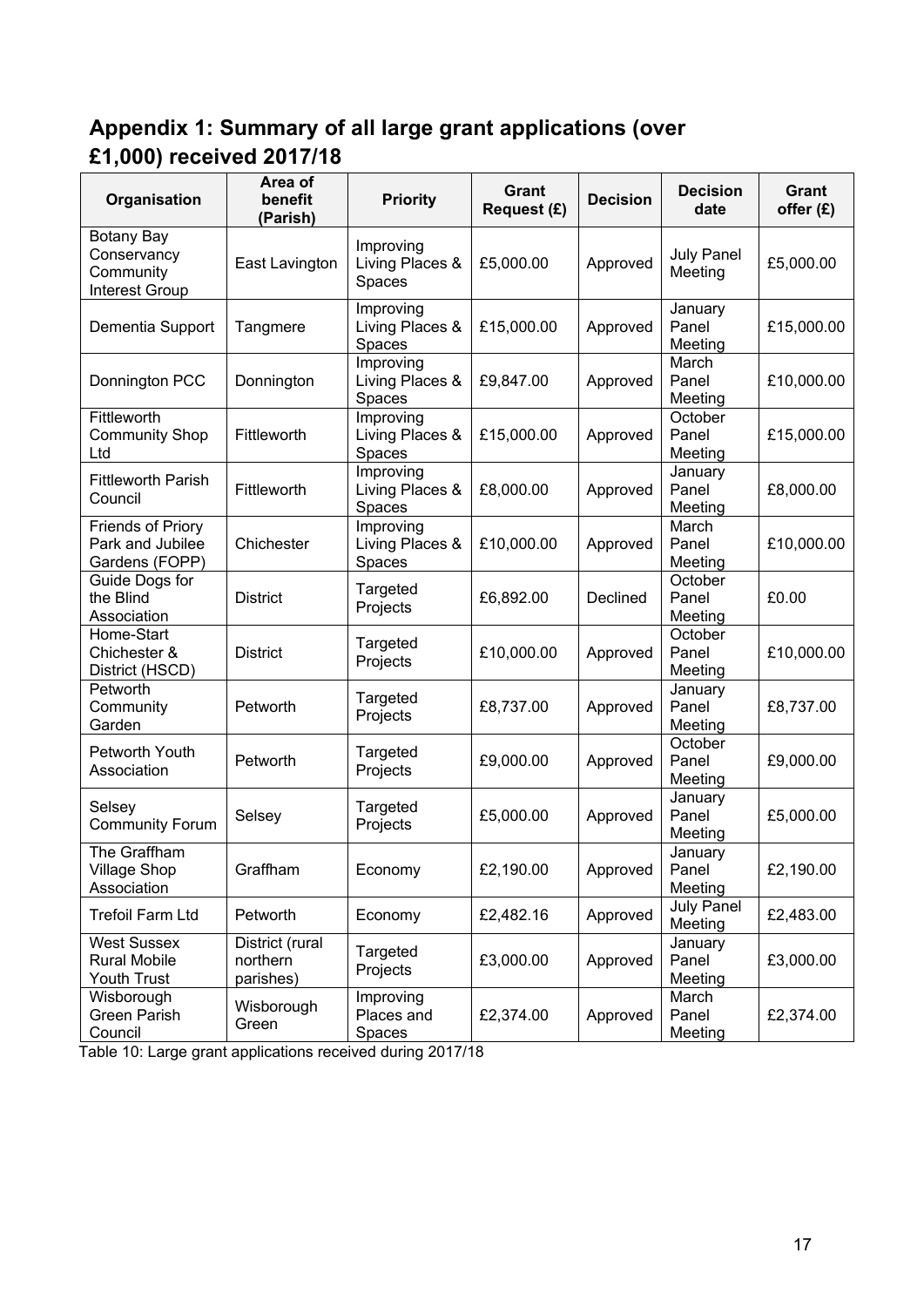# **Appendix 2: Summary of all Fast track grant applications (up to £1,000) considered in 2017-18**

| <b>Organisation name</b>                                                  | Area of<br>benefit<br>(Parish) | <b>Priority</b>                           | Grant<br><b>Request</b><br>(E) | <b>Decision</b> | Grant<br>Value (£) |
|---------------------------------------------------------------------------|--------------------------------|-------------------------------------------|--------------------------------|-----------------|--------------------|
| <b>Bury Parish Council</b>                                                | <b>Bury</b>                    | Improving<br>Living<br>Places &<br>Spaces | £785.00                        | Approved        | £785.00            |
| Chichester BID                                                            | Chichester                     | Economy                                   | £931.00                        | Approved        | £931.00            |
| <b>Chichester Marks</b><br><b>Holocaust Memorial Day</b>                  | Chichester                     | Targeted<br>Projects                      | £1,000.00                      | Approved        | £1,000.00          |
| <b>Children's Concert</b>                                                 | <b>District</b>                | Targeted<br>Projects                      | £1,000.00                      | Approved        | £1,000.00          |
| <b>Harrison Renwick Ltd</b>                                               | Midhurst                       | Economy                                   | £1,000.00                      | Approved        | £1,000.00          |
| <b>MADHurst - Midhurst Music</b><br>Art & Drama Community<br>Group        | <b>Midhurst</b>                | Improving<br>Livina<br>Places &<br>Spaces | £547.00                        | Approved        | £547.00            |
| Micro Plas Mouldings Ltd                                                  | Midhurst                       | Economy                                   | £1,000.00                      | Approved        | £1,000.00          |
| <b>Murphy Mitchell Consulting</b><br>Ltd                                  | Chichester                     | Economy                                   | £1,000.00                      | Approved        | £1,000.00          |
| <b>Parochial Church Council</b><br>of Southbourne with West<br>Thorney    | Southbourne                    | Improving<br>Living<br>Places &<br>Spaces | £1,000.00                      | Approved        | £1,000.00          |
| <b>Sussex Association for</b><br>Spina Bifida &<br>Hydrocephalus (SASBAH) | <b>District</b>                | Targeted<br>Projects                      | £1,000.00                      | Approved        | £1,000.00          |
| Tillington Local Care (TLC)                                               | Tillington                     | Targeted<br>Projects                      | £1,000.00                      | Approved        | £1,000.00          |
| Village Preschool, Bosham                                                 | <b>Bosham</b>                  | Economy                                   | £640.00                        | Approved        | £640.00            |

Table 11: Fast track applications considered in 2017/18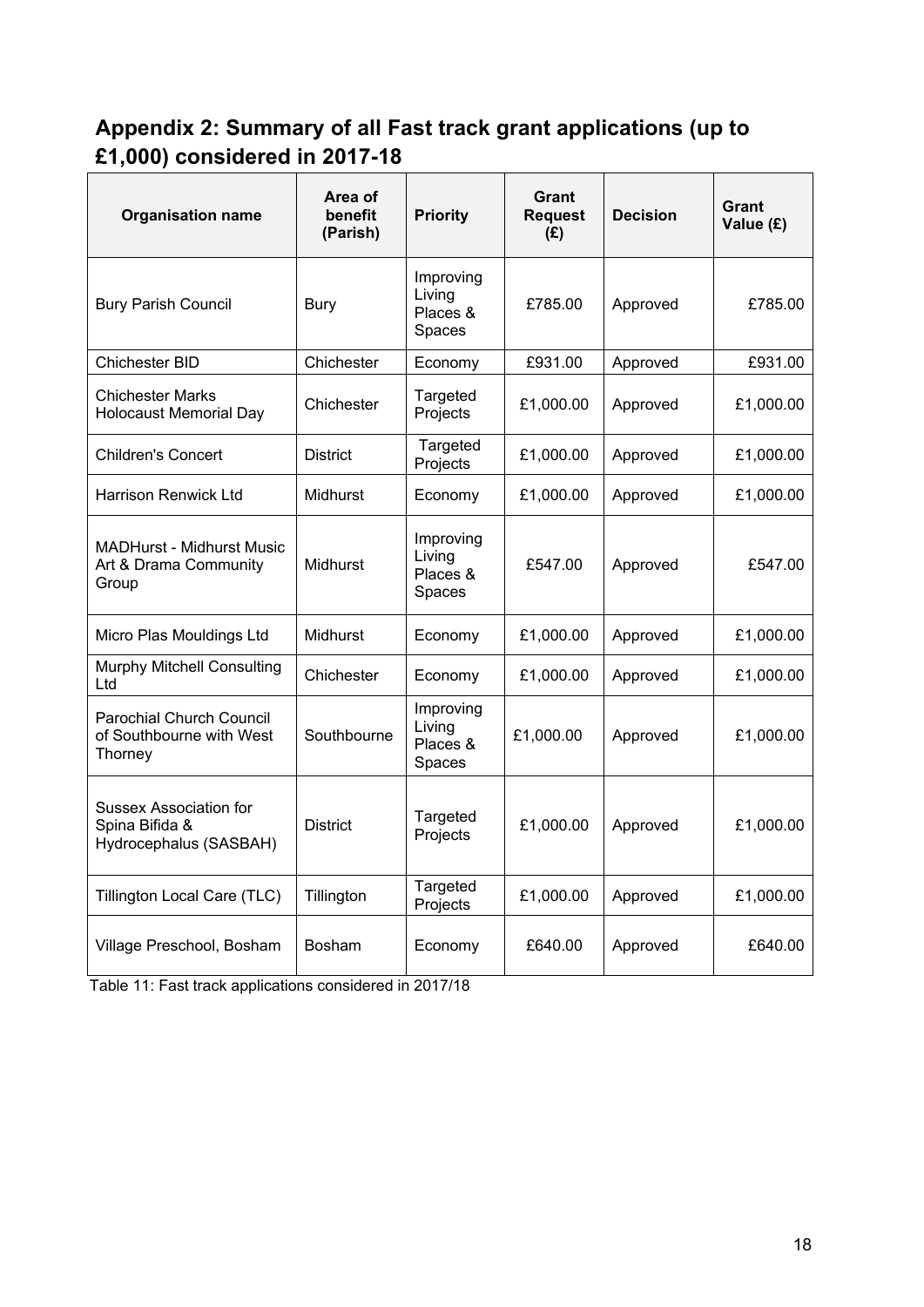# **Appendix 3: Summary of all Enabling Grant awards agreed**

| <b>Organisation name</b>                    | <b>Completion date</b> | Grant approved (£) |
|---------------------------------------------|------------------------|--------------------|
| <b>Griffin Designs</b>                      | 27/03/2017             | £2,374.50          |
| <b>Birdham Pre-School</b>                   | 22/03/2017             | £524.50            |
| <b>Brandwave Marketing Ltd</b>              | 23/02/2017             | £2,496.00          |
| <b>Estetica Health and Beauty</b>           | 27/03/2017             | £2,374.50          |
| Lo's Logs                                   | 24/03/2017             | £2,245.00          |
| Julia Toms Photography                      | 04/04/2017             | £1,155.60          |
| <b>Otter Bookbinding Ltd</b>                | 24/02/2017             | £724.50            |
| <b>Whaleback Design-led Planning</b>        | 24/04/2017             | £1,000.00          |
| <b>Expressions Hair Group</b>               | 05/04/2017             | £2,500.00          |
| Florida Homes & Travel Limited              | 31/03/2017             | £2,500.00          |
| Your Local Pest Control                     | 09/04/2017             | £464.40            |
| ASM Cars Ltd T/A Arnolds Garage             | 02/05/2017             | £2,500.00          |
| Q Hair and Beauty                           | 23/05/2017             | £2,000.00          |
| <b>Fitzcanes Ltd</b>                        | 19/06/2017             | £1,994.50          |
| <b>Donovans Dental Practice</b>             | 05/07/2017             | £1,500.00          |
| <b>Donovans Dental Practice</b>             | 06/06/2017             | £2,343.75          |
| <b>Dales Country Interiors</b>              | 07/07/2017             | £940.00            |
| <b>ACC Tyres Ltd</b>                        | 14/07/2017             | £2,034.21          |
| South Downs Water Co Ltd                    | 23/08/2017             | £2,405.00          |
| Waves                                       | 01/09/2017             | £2,045.00          |
| Ruby London                                 | 11/08/2017             | £2,500.00          |
| <b>Express Electrical Services Ltd</b>      | 08/08/2017             | £1,950.50          |
| Product Design Works Ltd                    | 16/08/2017             | £2,100.00          |
| Matt Ankers Photography                     | 03/08/2017             | £1,247.86          |
| Eklective                                   | 09/08/2017             | £893.00            |
| The Foundry (Ovation)                       | 01/09/2017             | £500.00            |
| Beat the Seat Ltd                           | 01/09/2017             | £2,500.00          |
| <b>Woodies Classic Car Services</b>         | 30/08/2017             | £730.21            |
| Crossfit Chichester Ltd                     | 11/09/2017             | £1,924.17          |
| Selsea Fish & Lobster Co.                   | 13/09/2017             | £2,500.00          |
| Distinctly Travel Limited T/A Summit & Blue | 19/09/2017             | £2,500.00          |
| <b>Grandwood Furniture</b>                  | 20/09/2017             | £1,045.00          |
| Shore Watersports                           | 28/09/2017             | £2,500.00          |
| <b>Cockburns Tea Rooms</b>                  | 02/11/2017             | £1,299.50          |
| Seal Island Wools                           | 27/11/2017             | £531.86            |
| Munneries Limited                           | 29/01/2018             | £1,410.00          |
| Proposals Bridal Shop                       | 07/03/2018             | £1,947.50          |
| Susana and Daughters                        | 30/03/2018             | £2,095.00          |
| <b>Trimspeed Ltd</b>                        | 30/03/2018             | £1,375.00          |

Table 12: Summary Enabling Grant awards agreed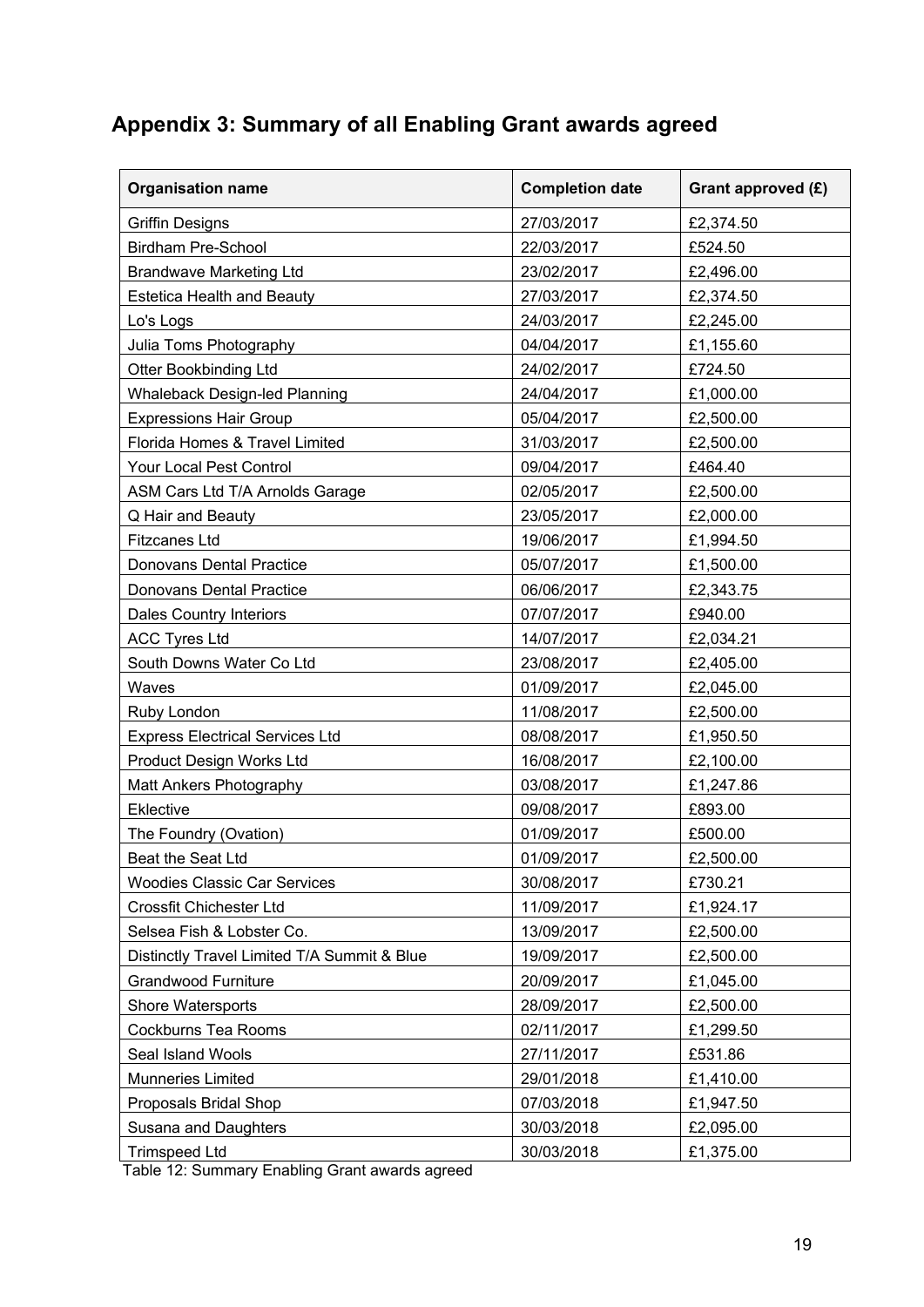# **Appendix 4: Discretionary Rate Relief**

### **Rural Shops (281-VM & 281-08)**

| <b>Parish</b>                | <b>Property Address</b>                                                         | <b>Award</b> | Cost       |
|------------------------------|---------------------------------------------------------------------------------|--------------|------------|
| Chidham &<br><b>Hambrook</b> | Hambrook Post Office, Broad Road,<br>Hambrook, Chichester, PO18 8RG             | £1,709.46    | £683.78    |
| Cocking                      | Cocking Post Office, Cocking, Midhurst,<br><b>GU29 0HN</b>                      | £894.91      | £357.96    |
| Compton                      | The Village Shop & Tearoom, The Square,<br>Compton, Chichester, PO18 9HA        | £2,322.48    | £928.99    |
| Easebourne                   | Easebourne Village Stores, Easebourne<br>Street, Easebourne, Midhurst, GU29 0AL | £1,530.58    | £612.23    |
| Fernhurst                    | 5, The Crossways, Fernhurst, Haslemere,<br><b>GU27 3EP</b>                      | £733.87      | £293.55    |
| Harting                      | Harting Stores, North Lane, South Harting,<br>Petersfield, GU31 5PY             | £2,936.80    | £1,174.72  |
| Hunston                      | Hunston Post Office, Selsey Road, Hunston,<br>Chichester, PO20 1NX              | £3,578.34    | £1,431.34  |
| Linchmere                    | 126, Camelsdale Road., Haslemere, GU27<br>3RJ                                   | £3,739.05    | £1,495.62  |
| Lodsworth                    | Lodsworth Village Shop, Lodsworth, GU28<br>9BZ                                  | £2,376.92    | £950.77    |
| Loxwood                      | Old Post Office, Guildford Road, Loxwood,<br>Billingshurst, RH14 0SA            | £1,735.38    | £694.15    |
| Lurgashall                   | Lurgashall Post Office, Lurgashall, Petworth,<br><b>GU28 9ET</b>                | £1,864.40    | £745.76    |
| Plaistow & Ifold             | Plaistow Store, Plaistow, Billingshurst, RH14<br>0PX                            | £3,416.33    | £1,366.53  |
| West Dean                    | West Dean Stores, West Dean, Chichester,<br>PO18 0QY                            | £2,453.37    | £981.35    |
|                              | <b>Total 2017-18</b>                                                            | £30,343.65   | £12,137.46 |

Table 13: Discretionary Rate Relief – rural shops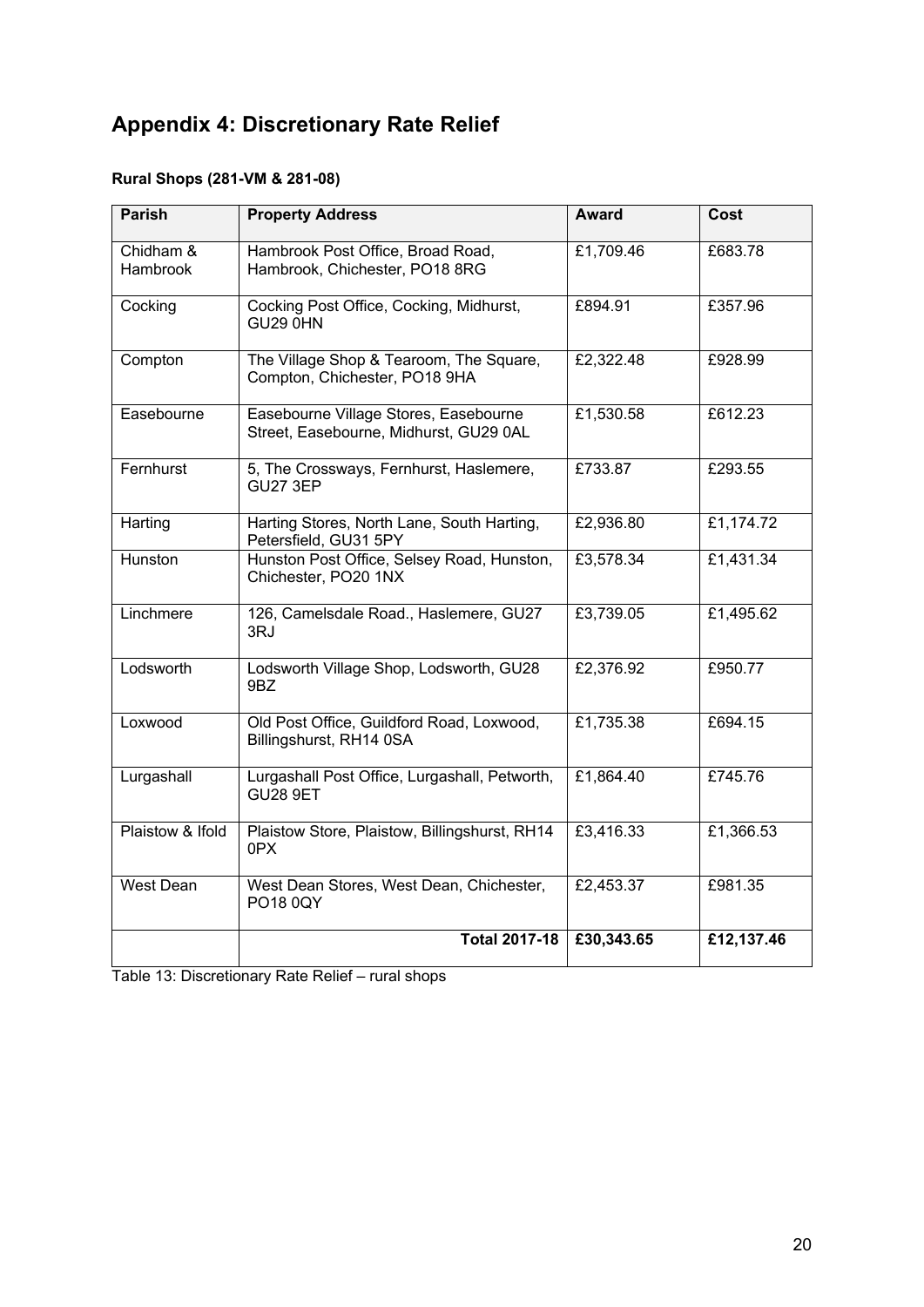#### **Rural Food Shops**

| <b>Parish</b> | <b>Property Address</b>                             | Award   | Cost    |
|---------------|-----------------------------------------------------|---------|---------|
| Fernhurst     | 5, The Crossways, Fernhurst, Haslemere,<br>GU27 3EP | £733.88 | £293.55 |
|               | <b>Total 2017-18</b>                                | £733.88 | £293.55 |

Table 14: Discretionary Rate Relief – rural food shops

#### **Rural Public Houses (281-VP & 281-07)**

| <b>Parish</b>    | <b>Property Address</b>                                      | Award      | Cost      |
|------------------|--------------------------------------------------------------|------------|-----------|
| Compton          | Coach & Horses, The Square, Compton,<br>Chichester, PO18 9HA | £3,264.05  | £1,305.62 |
| Lodsworth        | Three Moles Inn, Selham, Petworth, GU28<br>0PN               | £4,211.92  | £1,684.77 |
| Plaistow & Ifold | Sun Inn, Plaistow, Billingshurst, RH14 0PX                   | £1,618.78  | £647.51   |
| Westbourne       | Woodmancote Arms, Woodmancote,<br>Emsworth, PO10 8RD         | £5,412.70  | £2,165.08 |
|                  | <b>Total 2017-18</b>                                         | £14,507.45 | £5,802.98 |

Table 15: Discretionary Rate Relief – rural public houses

#### **Exceptional Circumstances (281 05)**

| <b>Parish</b> | <b>Property Address</b>                                                      | Award     | Cost    |
|---------------|------------------------------------------------------------------------------|-----------|---------|
| Cocking       | Blue Bell Inn, Cocking, Midhurst, GU29 0HN                                   | £346.85   | £138.74 |
| Compton       | Victoria Inn, West Marden, Chichester, PO18<br>9EN                           | £600.00   | £240.00 |
| Funtington    | Richmond Arms, Mill Road, West Ashling,<br>Chichester, PO18 8EA              | £600.00   | £240.00 |
| Selsey        | Unit 1, Comptons Farm Shop, Chichester<br>Road, Selsey, Chichester, PO20 9DZ | £600.00   | £240.00 |
|               | <b>Total 2017-18</b>                                                         | £2,146.85 | £858.74 |

Table 16: Discretionary Rate Relief – exceptional circumstances

#### **Discretionary Scheme Awards (591 DS)**

| <b>Parish</b>      | <b>Total individual awards</b> | Award       | Cost       |
|--------------------|--------------------------------|-------------|------------|
| Appledram          | 12                             | £5,606.84   | £2,242.74  |
| <b>Bignor</b>      | 2                              | £110.65     | £44.26     |
| <b>Birdham</b>     | 11                             | £5,079.50   | £2,031.80  |
| <b>Bosham</b>      | 14                             | £5,166.58   | £2,066.63  |
| <b>Boxgrove</b>    | 14                             | £2,600.25   | £1,040.10  |
| Bury               | 3                              | £617.25     | £246.90    |
| Chichester         | 247                            | £118,953.91 | £47,581.56 |
| Chidham & Hambrook |                                | £2,792.24   | £1,116.90  |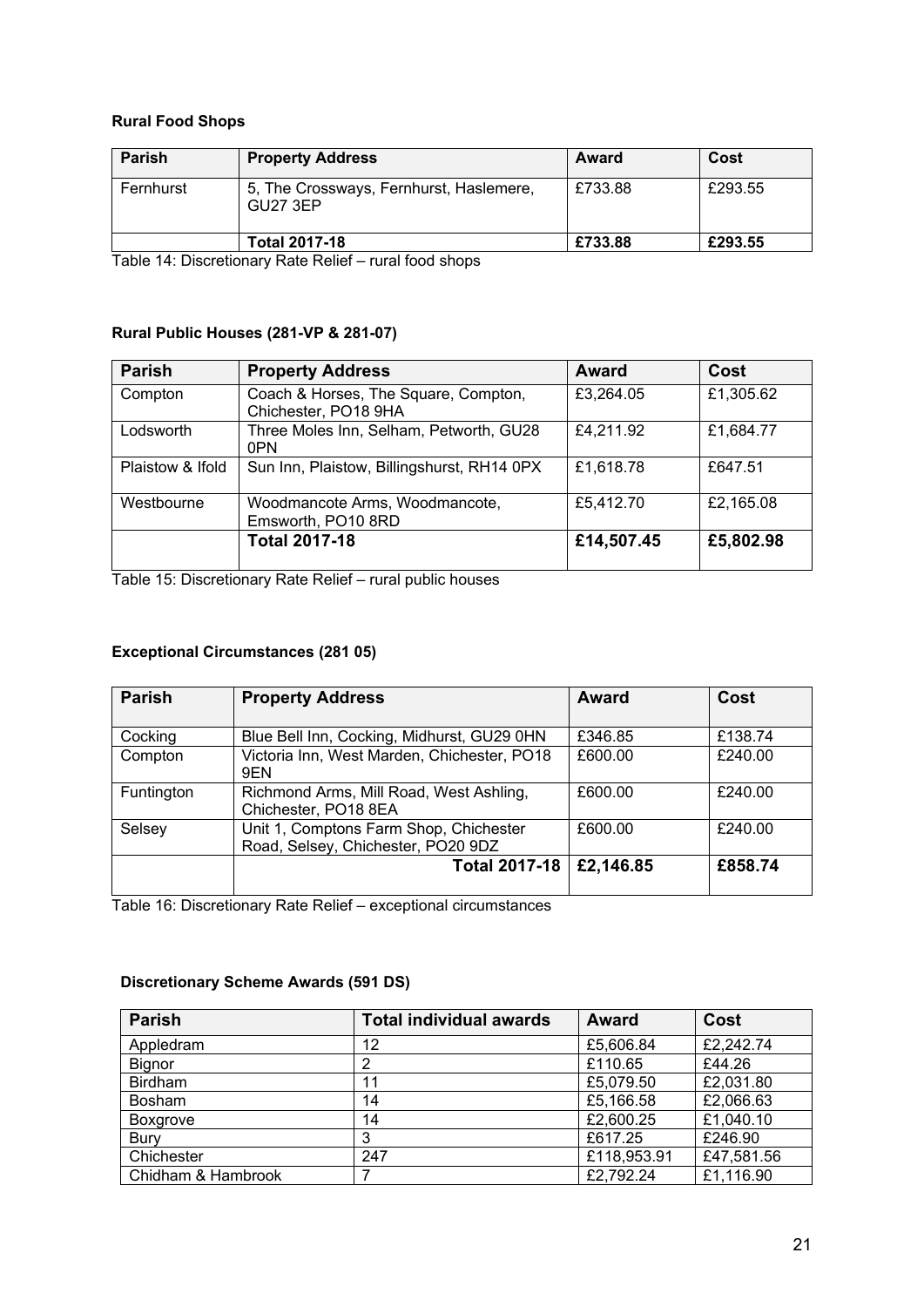| <b>Parish</b>                | <b>Total individual awards</b> |                      | <b>Award</b>        | Cost        |
|------------------------------|--------------------------------|----------------------|---------------------|-------------|
| Cocking                      | 1                              |                      | £790.53             | £316.21     |
| Compton                      | $6\phantom{1}$                 |                      | £507.90             | £203.16     |
| Donnington                   | 9                              |                      | E3,217.11           | £1,286.84   |
| Duncton                      | $\mathbf{1}$                   |                      | £5.96               | £2.38       |
| Earnley                      | $\overline{4}$                 |                      | £600.77             | £240.31     |
| Eartham                      | $\overline{3}$                 |                      | £3,599.13           | £1,439.65   |
| Easebourne                   | 10                             |                      | £6,080.96           | £2,432.38   |
| East Dean                    | $\overline{3}$                 |                      | £60.01              | £24.00      |
| East Lavington               | $\overline{4}$                 |                      | £1,697.60           | £679.04     |
| East Wittering & Bracklesham | 31                             |                      | £14,806.21          | £5,922.48   |
| Ebernoe                      | $\overline{2}$                 |                      | £42.02              | £16.81      |
| Fernhurst                    | 12                             |                      | £1,447.85           | £579.14     |
| Fishbourne                   | $\overline{4}$                 |                      | £858.78             | £343.51     |
| Fittleworth                  | $\overline{4}$                 |                      | £76.16              | £30.46      |
| Funtington                   | 20                             |                      | £4,736.68           | £1,894.67   |
| Graffham                     | $\mathbf{1}$                   |                      | £4.61               | £1.84       |
| Harting                      | 5                              |                      | £1,166.79           | £466.72     |
| Heyshott                     | $\mathbf{1}$                   |                      | £2.55               | £1.02       |
| Hunston                      | 5                              |                      | £792.20             | £316.88     |
| Kirdford                     | $\overline{3}$                 |                      | £73.99              | £29.60      |
| Lavant                       | $\overline{5}$                 |                      | £1,974.33           | £789.73     |
| Linchmere                    | $\overline{3}$                 |                      | £265.91             | £106.36     |
| Lodsworth                    | $6\phantom{1}$                 |                      | £212.22             | £84.89      |
| Loxwood                      | 5                              |                      | £668.10             | £267.24     |
| Lurgashall                   | $\overline{4}$                 |                      | £1,192.90           | £477.16     |
| Midhurst                     | 33                             |                      | £8,720.61           | £3,488.24   |
| Milland                      | $\overline{4}$                 |                      | £1,428.72           | £571.49     |
| North Mundham                | 10                             |                      | £6,051.37           | £2,420.55   |
| Northchapel                  | $\mathbf{1}$                   |                      | £8.53               | £3.41       |
| Oving                        | 12                             |                      | £5,826.30           | £2,330.52   |
| Petworth                     | 42                             |                      | £9,811.98           | £3,924.79   |
| Plaistow & Ifold             | 5                              |                      | £767.06             | £306.82     |
| Rogate                       | 8                              |                      | £7,720.72           | £3,088.29   |
| Selsey                       | 85                             |                      | £15,862.68          | £6,345.07   |
| Sidlesham                    | 13                             |                      | £6,701.70           | £2,680.68   |
| Singleton                    | 12                             |                      | £5,104.65           | £2,041.86   |
| Southbourne                  | 17                             |                      | £6,998.29           | £2,799.32   |
| Stedham with Iping           | $\overline{2}$                 |                      | £27.91              | £11.16      |
| Stoughton                    | $\overline{2}$                 |                      | £2,501.28           | £1,000.51   |
| Sutton                       | $\mathbf{1}$                   |                      | £8.64               | £3.46       |
| Tangmere                     | 13                             |                      | £5,654.53           | £2,261.81   |
| Tillington                   | $\overline{\mathbf{4}}$        |                      | £1,642.32           | £656.93     |
| Trotton with Chithurst       | $\mathbf{1}$                   |                      | £707.85             | £83.14      |
| Upwaltham                    | $\mathbf{1}$                   |                      | £84.02              | £33.61      |
| West Dean                    | $\,6$                          |                      | £113.78             | £45.51      |
| West Itchenor                | $\mathbf{1}$                   |                      | £3.69               | £1.48       |
| West Lavington               | 1                              |                      | £520.50             | £208.20     |
| <b>West Thorney</b>          | $\mathbf{1}$                   |                      | £11.49              | £4.60       |
| <b>West Wittering</b>        | 32                             |                      | £4,398.12           | £1,759.25   |
| Westbourne                   | 6<br>5                         |                      | £1,358.74           | £543.50     |
| Westhampnett                 | 18                             |                      | £3,743.73           | £1,497.49   |
| Wisborough Green             | $\mathbf{1}$                   |                      | £12,571.65<br>£1.68 | £5,028.66   |
| Woolbeding with Treyford     |                                |                      |                     | £0.67       |
|                              | 799                            | <b>Total 2017-18</b> | £294,161.03         | £117,664.41 |

Table 17: Discretionary Rate Relief – Discretionary Scheme awards